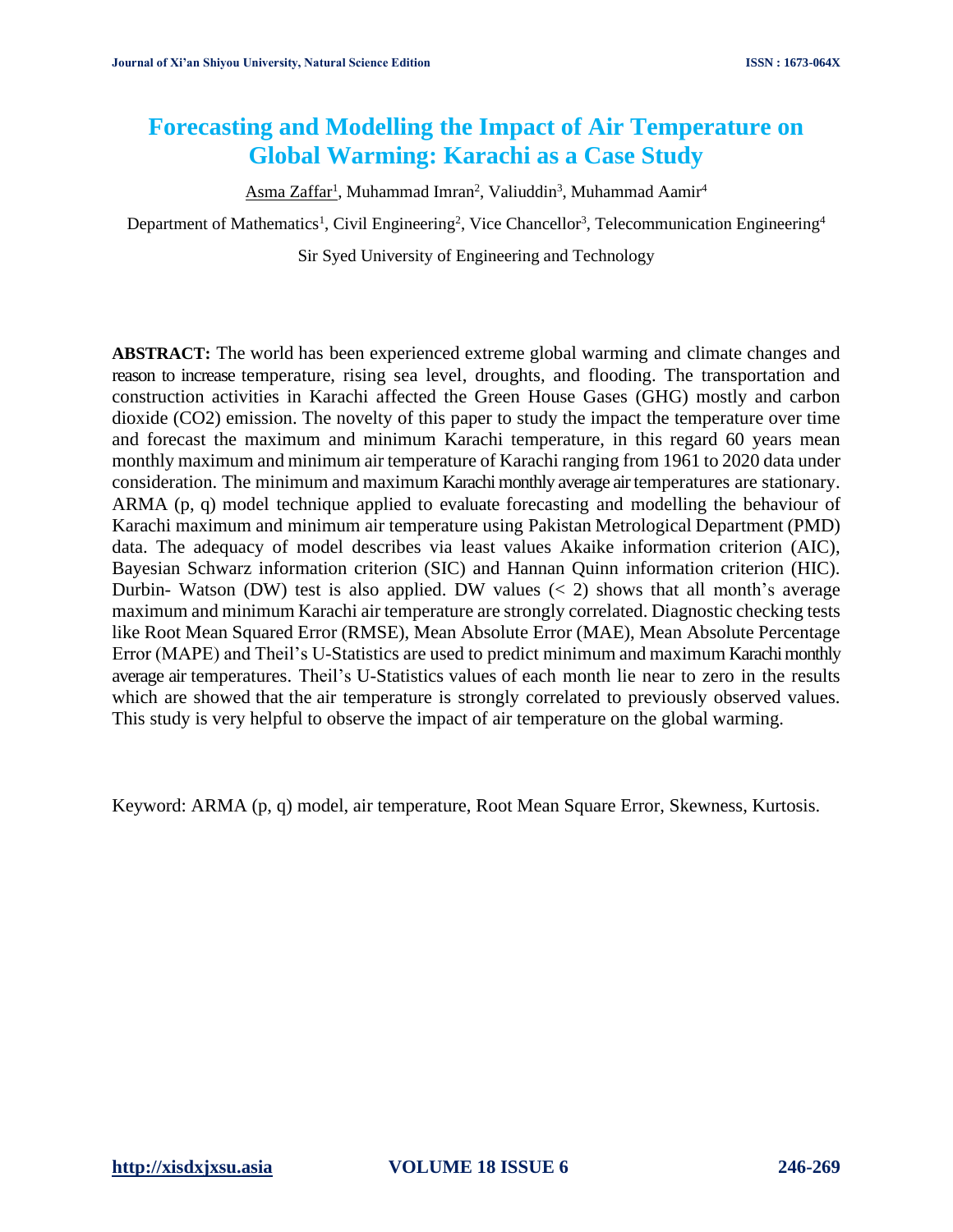### **1. INTRODUCTION**

Global warming threatens our environment and human health. It also causes high temperatures, rising sea levels, droughts, and floods. There are a variety of features that contribute but the work of transportation and travel during the construction process contributes to the high GHG in the big city of Karachi (Sagheb et al. 2011). The United Nations (UN) Office for Disaster Risk Reduction (UNDRR) between 2000 and 2019, heatwave accounted for 13% of all catastrophic deaths (91pc) worldwide. In addition, United Nations (UN) experts have warned Karachi to prepare for extraordinary temperatures as global temperatures rise by 1.1 ℃ and will continue to cause such disasters (Dawn News. 2020). Historically, rising temperatures could have a direct impact on agriculture, the sea, and the prevalence of extreme weather. In the last few years especially from 2015 to 2020 the city of Karachi has experienced some very bad weather. Usually, May to June should be the hottest months before the onset of heavy rains in Karachi. Rays of solar radiation in the heat of the Day rise to 40 to 42 ℃ in parts of Sindh, including Karachi. According to the German clock, the German think tank in its current global climate risk report ranked Pakistan 05th in the list of the top 10 countries most affected by climate change [\(https://reliefweb.int/report/pakistan/impact-climate-change-karachi-may-be-one-pakistan-s](https://reliefweb.int/report/pakistan/impact-climate-change-karachi-may-be-one-pakistan-s-biggest-threats)[biggest-threats.](https://reliefweb.int/report/pakistan/impact-climate-change-karachi-may-be-one-pakistan-s-biggest-threats) 2021). Karachi may be one of the most affected cities in Pakistan due to climate change. This large city cannot withstand the effects of global warming. There are several factors that contribute to global warming and CO2 emissions. However, construction work accounts for about 39% of all carbon emissions in the world (https://www.worldgbc.org/newsmedia/WorldGBC-embodied-carbon-report-published (2021). with the building performance of the building as a necessary accounting strength of about 28%. While 11% CO2 is emitted from the construction process, the logistics / production process, the life process and the demolition

In the middle of the airflow process it emits high temperatures and particles that increase global warming. Similarly, land transport does the same, releasing gases such as hydrocarbon, carbon dioxide, sulfur oxides, nitrogen, and black carbon etc. into the environment causing higher temperatures. CO2 is the only emissions from the construction and manufacturing industry with a total percentage of petrol consumption in Pakistan at 23.84 per cent from 2014 which was significantly higher than 43 years. Concrete, on the other hand, is the most common building

process.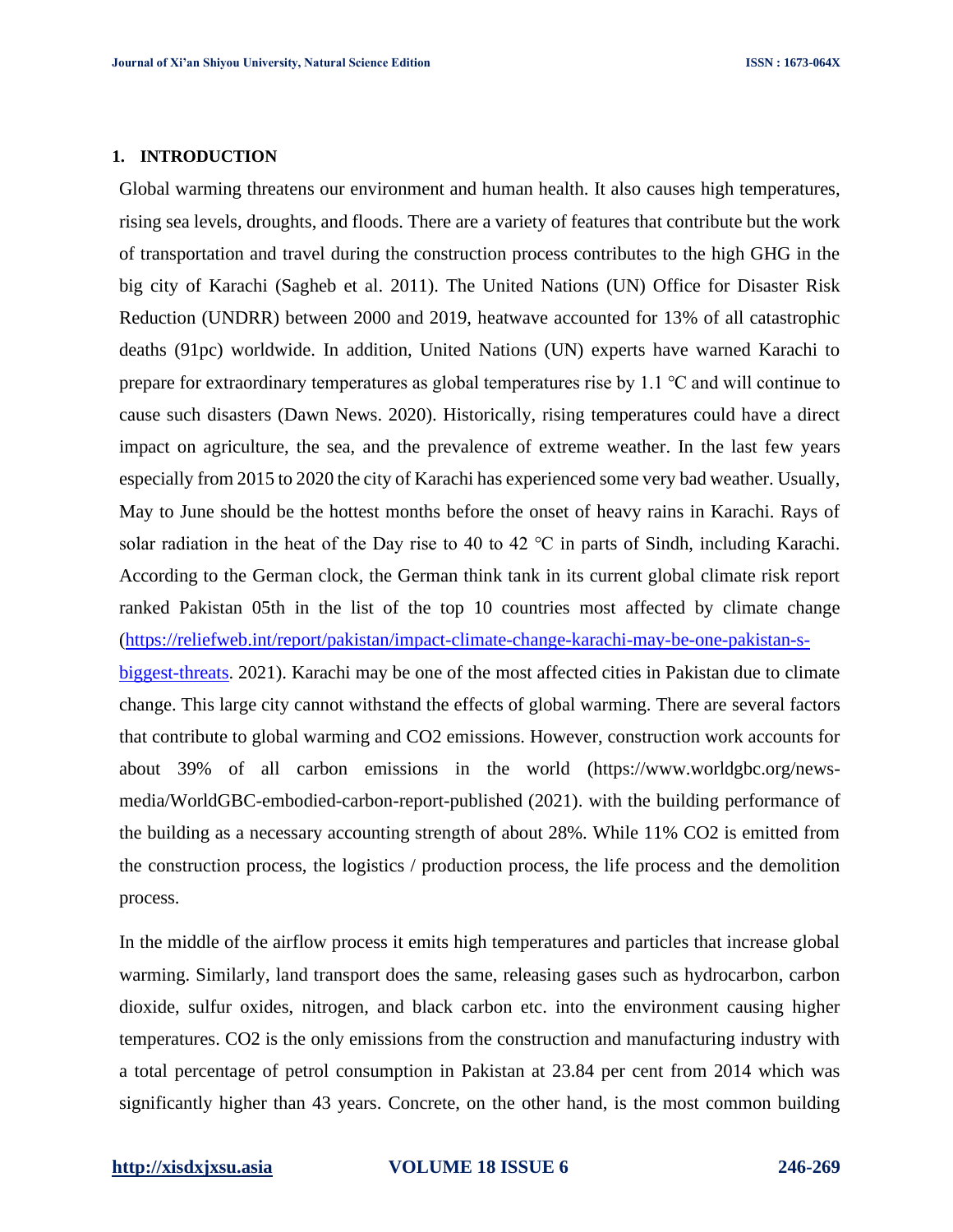material in Pakistan, known as the largest CO2 emitters that produce hazardous waste to the environment during processes related to its production, construction, acece maintenance and demolition ([https://dunyanews.tv/en/Pakistan/595585-Hottest-day-history-Karachi-breaks-74-yr-old](https://dunyanews.tv/en/Pakistan/595585-Hottest-day-history-Karachi-breaks-74-yr-old-record-44-degree)[record-44-degree.](https://dunyanews.tv/en/Pakistan/595585-Hottest-day-history-Karachi-breaks-74-yr-old-record-44-degree) 2021). Factors contributing to Karachi climate change can vary so it is difficult to measure them until all of them have been raised. A few decades ago, Karachi experienced the unexpected and minimal impact of air temperature as presented in Table 1.

| SN  | Month     | Year        | Record       | Max             | Year | Min         |
|-----|-----------|-------------|--------------|-----------------|------|-------------|
|     |           |             | <b>Break</b> | Temperature     |      | Temperature |
|     |           |             |              | $\rm ^{\circ}C$ |      | °C          |
| 1.  | January   | 1965        |              | 32.80           | 1934 | 00.00       |
| 2.  | February  | 2016        |              | 36.50           | 1950 | 03.30       |
| 3.  | March     | 2010        |              | 42.20           | 1979 | 07.00       |
| 4.  | April     | 1947 \ 2021 | 72 years     | 44.40           | 1967 | 12.20       |
| 5.  | May       | 1938        |              | 47.80           | 1989 | 17.70       |
| 6.  | June      | 1979        |              | 47.00           | 1997 | 22.30       |
| 7.  | July      | 1958        |              | 42.00           | 1984 | 20.00       |
| 8.  | August    | 1964        |              | 41.70           | 1994 | 18.00       |
| 9.  | September | 1951        |              | 42.80           | 1949 | 10.00       |
| 10. | October   | 1994        |              | 43.30           | 1938 | 06.10       |
| 11. | November  | 2011        |              | 38.50           | 1986 | 01.30       |
| 12. | December  | 1938        |              | 35.50           | 1934 | 00.00       |

**Table 1**: Recorded Maximum and Minimum Air Temperature Karachi.

On March 11, 2020, the World Health Organization (WHO) announced that the COVID-19 pandemic, which survived the Chain, spread to Europe, the United States, and other parts of Asia (Arsalan. 2020). Outcome of Covid 19: The good COVID 19 has caused great damage to all developed and developing countries causing serious health problems and shutting down many industries due to tight operating procedures (SOPs). China has experienced a sharp decline in economic activity and CO2 emissions due to key adherence especially in Wuhan and Nanjing (Forster. 2020; Bauwen. 2020). On the other hand, the epidemic has dramatic effects on the environment. As the virus spreads around the world many countries have shut down their passengers to limit air and land travel. Daily activity in the country, province or city center has shown a significant reduction in CO2 (Zhang et al. 2020). Only in Pakistan's air transport system causes 40% CO2 emissions (Le Quéré 2020).

During the epidemic the construction and construction activities have been halted but the question is how much of these activities are causing global warming in the capital city of Karachi. Large, transport offices were closed during the closure as most of the staff worked at home. Energy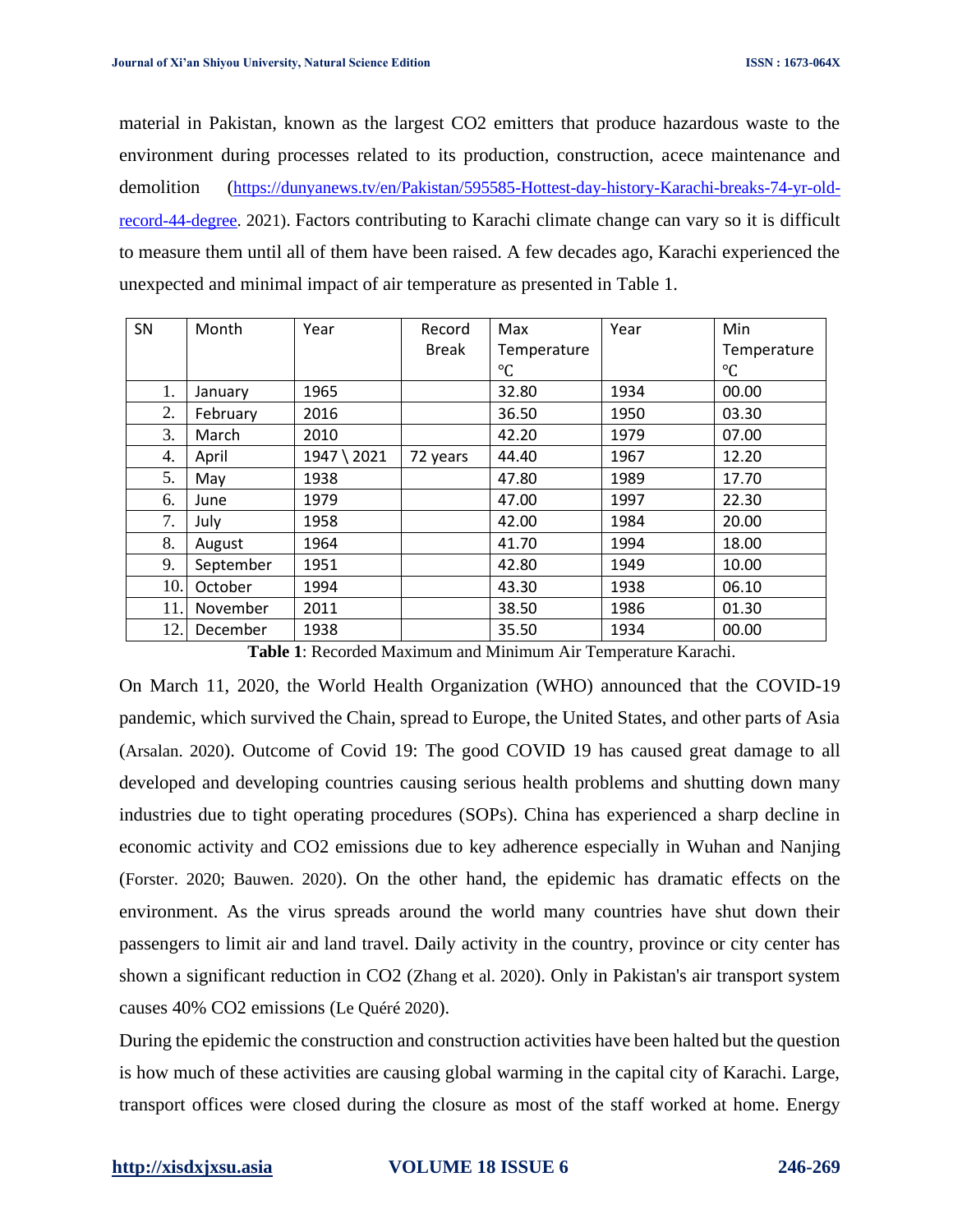consumption would not be as high as the energy required for cooling and the light structure was not high during closing. Thus, 60 years means total air temperature and a minimum of a month in Karachi from 1961 to 2020 data is used to predict temperature over time. Low and low temperature data were observed for the predicted city temperature. The effect of heat during the epidemic was compared using Pakistan Metrological data where the activity of the transport and construction sector was limited during the closure compared to other years. Low and high temperature data are observed, compared, and analyzed by urban temperatures.

### **2. EXPERIMENTAL DETAIL**

The most well-inserted forms of ARMA (p, q) are selected by the Akaike data (AIC) data, the Bayesian Schwarz information (SIC) and the Hannan Quinn information system (HIC). The predictive test for each of the Karachi models above and the minimum air temperature each month will be determined by diagnostic test tests such as Root Mean Squared (RMSE) error, Mean Absolute Error (MAE), Mean Absolute Percentage (MAPE) error and Theil's U-Statistics. High probability estimates mean that the ARMA model (p, q) is being studied. The Statistical EViews version 9.0 software is used for the analysis and calculation of ARMA (p, q) model and relevant graphs.

### **BASIC EQUATIONS OF STATISTICAL ANALYSIS**

This section consists of short statistical analysis.

# **DIAGNOSTIC TEST**

The selection of the most suitable models was evaluated by the Akaike information system (AIC), the Bayesian Schwarz information system (SIC) and the Hannan Quinn information system (HIC). The Durbin-Watson test also confirms the most suitable model. Guessing on Karachi's highest temperature model and Karachi's low temperature model is confirmed based on Root mean (RMSE) square error, Mean Absolute Error (MAE), Mean Absolute Percentage (MAPE) error and Theil's Statistics. The highest point of these words is given within the following.

**AKAIKE EVIDENCE MEASURE:** The AIC test was accessible by Hirotogu Akaike in 1973 (Hassan et al. 2001). It is the interruption of the utmost probability attitude the range standard is mortaring the minimum quantity worth of AIC.

$$
AIC = -2Log (likelihood) + 2X \tag{1}
$$

# **[http://xisdxjxsu.asia](http://xisdxjxsu.asia/) VOLUME 18 ISSUE 6 246-269**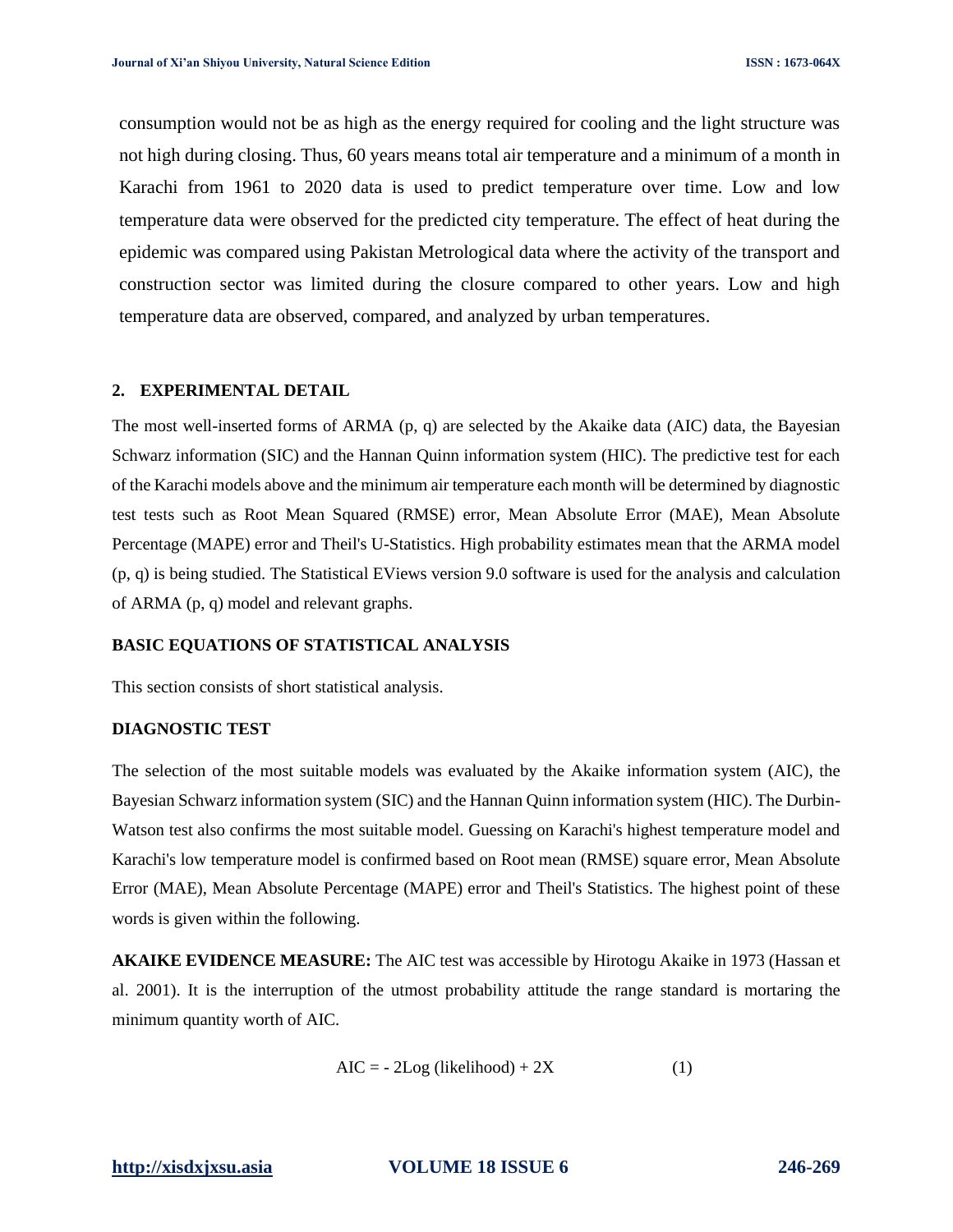Where X is that the perfect limit numbers. The probabilities are that a ration of the suitable model. Minimum values exhibition the finest trim.

**SCHWARZ CRITERION:** The SIC test is rummage-sale to select the leading suitable model among finite models. The suitable model trusts on the littlest amount value of SIC. Schwarz criterion (SIC) was presented by Gideon E. Schwarz. It is carefully linked to the AIC.

$$
SIC = -2ln (Likelihood) + (X + X ln (N))
$$
 (2)

Where X is that the model parameter numbers. N exhibits the quantity of observations.

**Hannan-Quinn criterion:** The HIC is that the criterion for model selection. This test is an alternate to AIC and SIC.

$$
HQC = -2 Log (Likelihood) + 2 (X + X \ln (N))
$$
 (3)

Where X is that the model parameter numbers. N exhibits the number of observations.

**Durbin-Watson Test:** The DW statistics might be a test for measuring the linear association between the adjacent residual from a regression model. The hypothesis of Durbin- Watson statistics is  $\tau = 0$  is that the specification.

$$
V_t = \tau V_{t-1} + \epsilon_t \tag{4}
$$

Durbin-Watson (DW) Satisfaction 2 shows no serial overlap. If the Durbin-Watson (DW) is less than 2 indicates that combination and as a result the distance from 2 to 4 indicates that negative combination. Series is highly connected when values are close to zero.

**Mean Absolute Error:** The mean absolute error is stated as a mathematically formed.

$$
MAE = \frac{1}{n} \sum_{t=1}^{n} |\rho_t|
$$
 (5)

Where is that number of views. The Mean Absolute Error (MAE) error is fully applicable to the deviation of the predicted values from the actual ones. It is also called the mean deviation between Mean Absolute (MAD). It denotes the magnitude of the total error created by the prediction. MAE does not eliminate the effect of positive and negative errors. MAE does not define error indicators. It should be as small as possible to predict permanently. MAE depends on the conversion of information and thus the size of the scale. The worst weather error does not exist with MAE (Akaike 1987; Adhikari et ai. 2021).

### **[http://xisdxjxsu.asia](http://xisdxjxsu.asia/) VOLUME 18 ISSUE 6 246-269**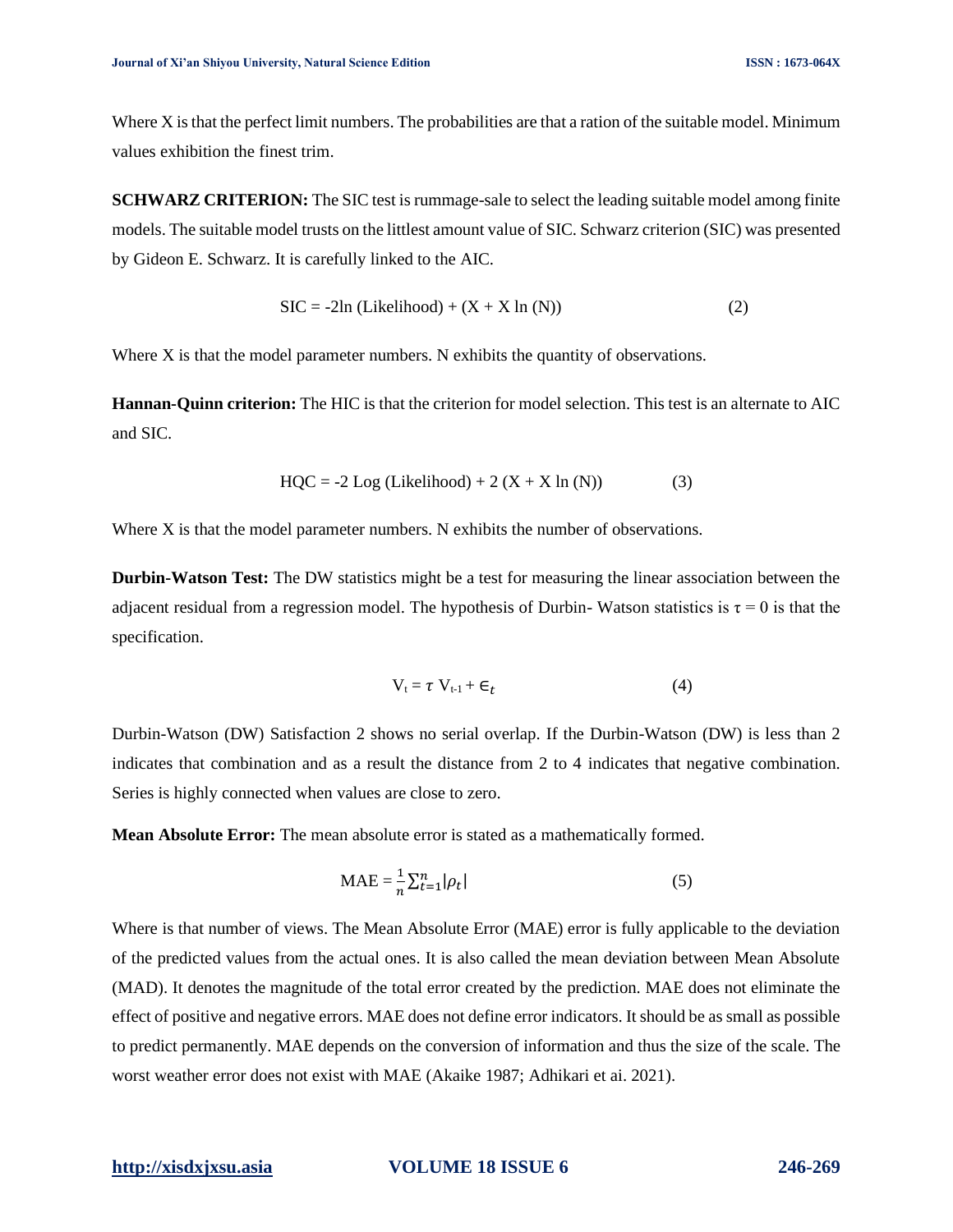**Mean Absolute Percentage Error (MAPE):** The Mean Absolute Percentage Error (MAPE) is defined as

$$
\text{MAPE} = \frac{1}{n} \sum_{t=1}^{n} \left| \frac{\rho_t}{X_t} \right| \times 100 \tag{6}
$$

Mean Absolute Percentage (MAPE) error provides the total daily error value. It is independent of the scale of the scale. MAPE does not track error correction. Serious deviations are not punished by MAPE. At this rate, distinctly signed errors do not irritate MAPE [1-13-14]. This means that due to the benefits of freedom and comment on the share error rate (MAPE), one of the most widely used measures of predictive accuracy. While independent of measurement but it is full of data conversion (Jenkins et al. 1970).

**Root Mean Squared Error (RMSE):** The root mean squared error (RMSE) is defined as

$$
RMSE = \sqrt{\frac{1}{n} \sum_{t=1}^{n} \rho_t^2}
$$
 (7)

RMSE calculates the average square deviation of the predicted values. Signed optional errors are not equal. RMSE provides an overview of the error that occurred during the forecast. By using precision measures, small and progressive errors, such as 0.1 RMSE and 1% MAPE, can often be detected. In RMSE, a full forecasting error is sickened by each major error. For example, the biggest mistake is much longer than the small mistakes. It does not indicate general error correction. RMSE is underperformed with information modification and rate conversion. RMSE can be a reliable measure of the general forecast error (Akaike 1987).

**Theil's U-Statistics (U):** Theil's U-Statistics is defined as

$$
U = \frac{\sqrt{\frac{1}{n}\sum_{t=1}^{n}\epsilon_{t}^{2}}}{\sqrt{\frac{1}{n}\sum_{t=1}^{n}f_{t}^{2}}\sqrt{\frac{1}{n}\sum_{t=1}^{n}Y_{t}^{2}}}\n\qquad 0 \le U \le 1
$$
\n(8)

Where  $f_t$  represent the forecasted value and  $Y_t$  shows that the actual value. U is the normalized measure of the total forecast error. U is equal to 0 exhibits the perfect fit.

# **Tests for Normality**

Typical tests are performed to test whether the target data is usually distributed or not. These tests are supported by a two-step numerical analysis, condition appearance and additional kurtosis. Info sets are usually distributed when those steps are close to zero. The adoption of the Jurque-Bera test also focuses on inclination and kurtosis. Therefore, the standardized test consists of looking at the skewness and kurtosis on which Jurque-Bera tests rely.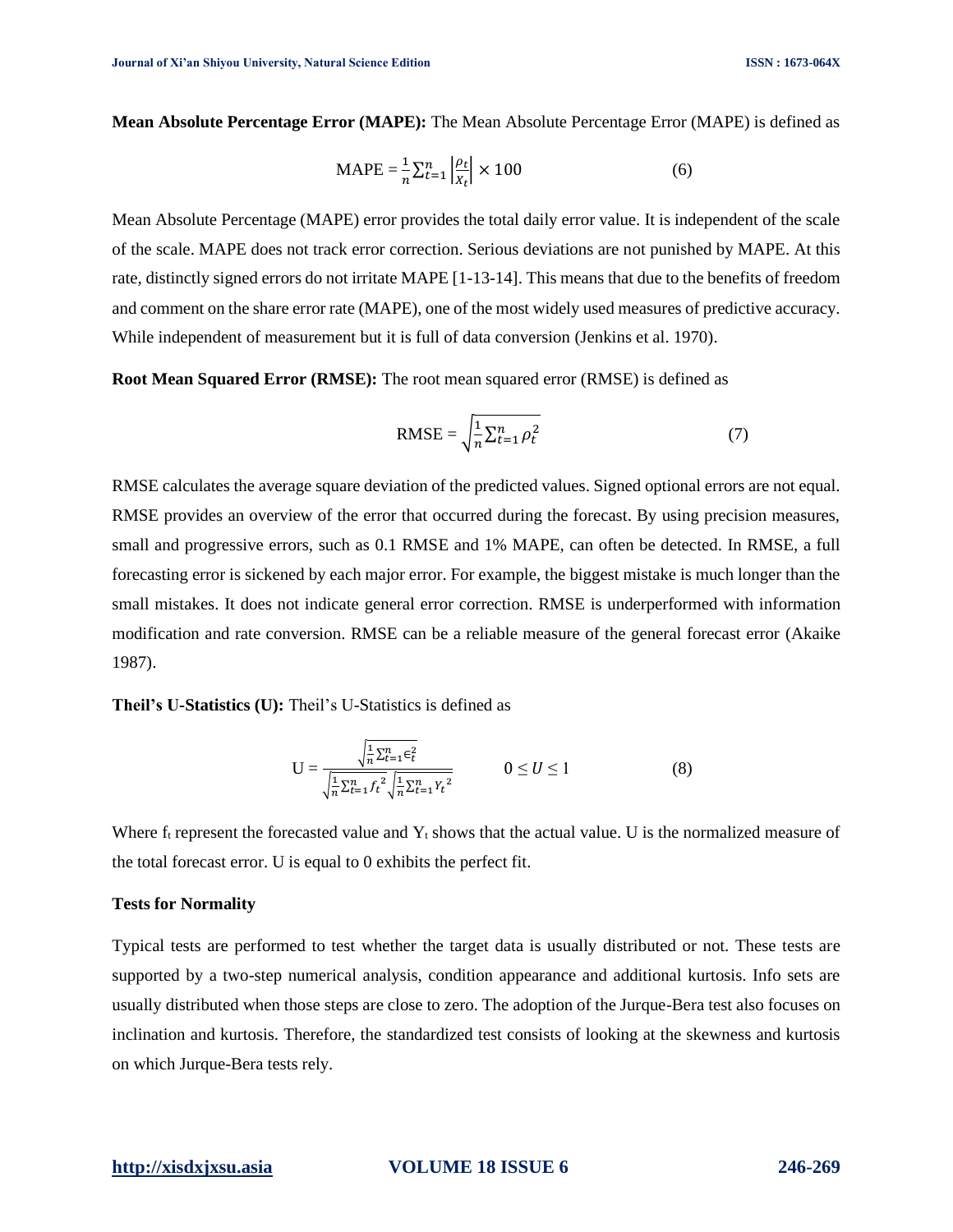Trend: Skewness determines the degree of asymmetry of information.

Skewness = 
$$
\frac{\sum_{i=1}^{n} (Y_i - \bar{Y})^3}{(n-1)R^3}
$$
 (9)

When Y means the mean and R that the difference and n that the value of the values (Christian and Jean-Michel 2004). Doubts of standard distribution. If the information is transmitted normally, then the folly suggests that the following data are equal. If the information is usually distributed when the distribution is consistent (the amount of skewness can be zero). Distribution is well removed, if it is greater than zero and badly shaken if it is zero.

**Kurtosis**: The Kurtosis measures the degree of peakness of the data. Kurtosis has been calculated as

Kurtosis = 
$$
\frac{\sum_{i=1}^{n} (Y_i - \bar{Y})^4}{(n-1)R^4}
$$
 (10)

Where  $Y<sup>-</sup>$  is that the mean, R is that the variance and n is that the number of values of the statistical data. Kurtosis of an expected distribution is termed mesokurtic if it is up to 3. Whereas it is leptokurtic if the value is bigger than 3. It is Platykurtic if the worth is also a smaller amount than 3.

**Jurque-Bera Statistics Test (JBS)**: The JBS is recognized with the normality of the information with skewness is adequate zero and excess kurtosis is additionally up to zero. Jurque-Bera test is defined as follows.

$$
\text{Jurque-Bera test} = \frac{n(Skewness)^2}{6} + \frac{n(Kurtosis - 3)^2}{24} \tag{11}
$$

Jurque-Bera test statistics are rated as a double distribution of Chi by two degrees of freedom. The null hypothesis (Ho) can be a traditional distribution with zero skewness and excessive kurtosis (similar to kurtosis is 3). Another hypothesis (HA) of the data provided is not uncommon for distribution.

# **ARMA Model**

In stochastic process, Autoregressive process AR (p) can be stated by a weighted sum of its previous value and a white noise. The generalized Autoregressive process AR (p) of lag p as follow

$$
Y_t = \alpha_1 \ Y_{t-1} + \alpha_2 \ Y_{t-2} + \dots + \alpha_p \ Y_{t-p} + \epsilon_t \tag{12}
$$

Here ∈t white sound with mean E (∈t) = 0, variance Var (∈t) =  $\sigma$ 2 and Cov (∈t -s, ∈t) = 0, if s  $\neq$  0. For every t, suppose that τt independent with *Y*t-1, *Y*t-2,… .. τt not compatible with each *Y*s s <t. Reversal of AR (p) models of previous data set values. While the MA model (q) is related to error words as descriptive variants [17]. The standard procedure for mediating MA (q) of lag q follows.

$$
Y_t = \epsilon_t + \beta_1 \epsilon_{t-1} + \beta_2 \epsilon_{t-2} + \dots + \beta_q \epsilon_{t-q}
$$
\n(13)

# **[http://xisdxjxsu.asia](http://xisdxjxsu.asia/) VOLUME 18 ISSUE 6 246-269**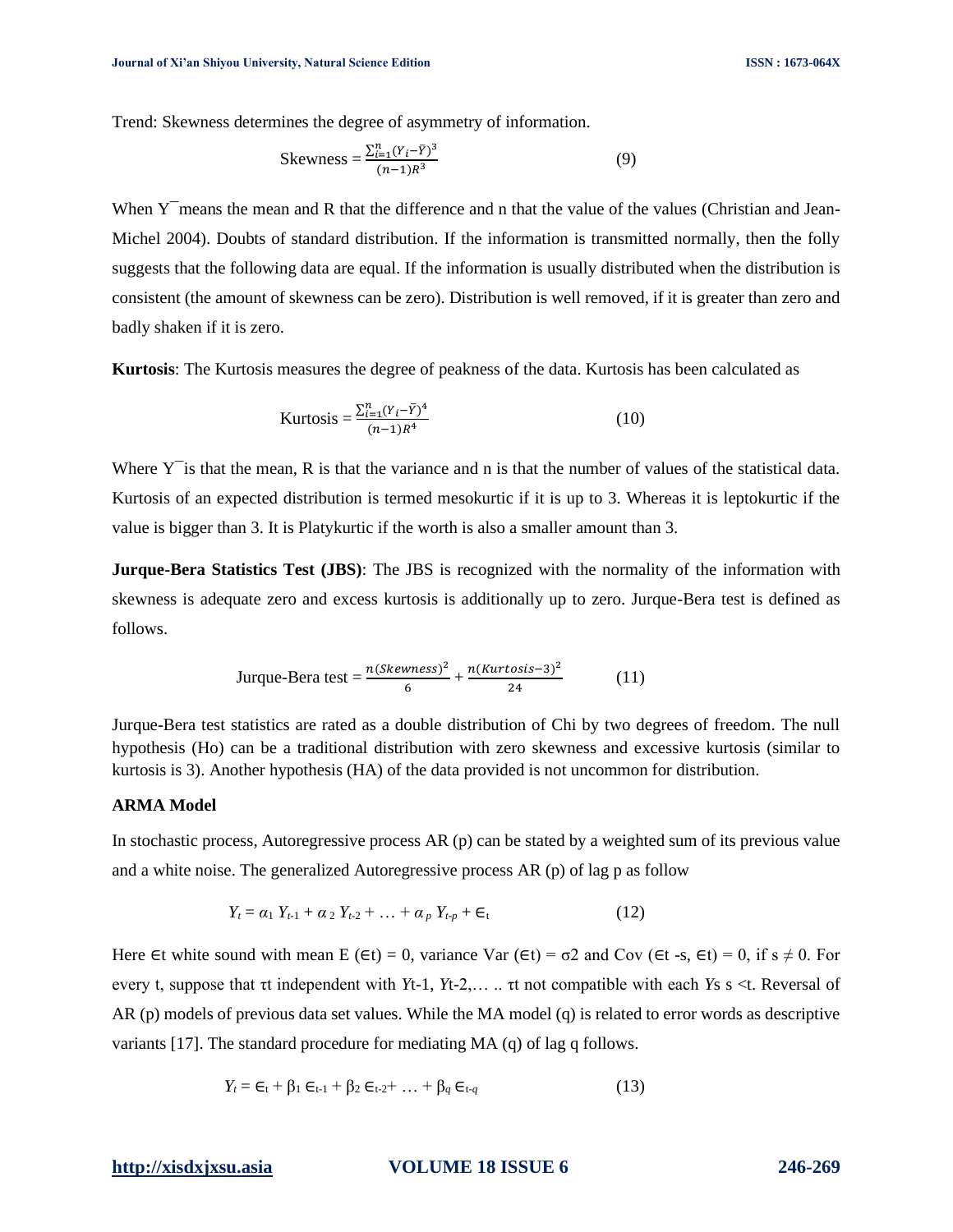The process  $Y_t$  is defined by the ARMA Process.

$$
Y_t = \alpha_1 Y_{t-1} + \alpha_2 Y_{t-2} + \dots + \alpha_p Y_{t-p} + \epsilon_t + \beta_1 \epsilon_{t-1} + \beta_2 \epsilon_{t-2} + \dots + \beta_q \epsilon_{t-q}
$$
(14)

With  $\epsilon_t$  is an uncorrelated process with mean zero. The prediction of ARMA (p, q) process shows the decay to be sinusoidally and exponentially to zero.

# **Unit Root Test**

The random walk model is expressed as

$$
Z_t = \rho Z_{t-1} + u_t \qquad -1 \le \rho \le 1 \tag{15}
$$

When *Z*t is the value of a time series and ut represents the error of white noise while  $\rho$  is the corresponding value. Equation (15) is used to reverse *Z*t to the reverse value *Z*t-1 ratio of the root test unit. If the expected value  $\rho$  is equal to 1 series following the unit root test and the non-existent hypothesis is rejected [18]. Changing the equation by taking out *Z*t-1 on both sides

$$
Z_{t} - Z_{t-1} = \rho Z_{t-1} - Z_{t-1} + u_{t}
$$
  
\n
$$
Z_{t} - Z_{t-1} = Z_{t-1}(\rho - 1) + u_{t}
$$
  
\n
$$
\Delta Z_{t} = \phi Z_{t-1} + u_{t}
$$
 (16)

Where  $\Delta$  and  $\phi$  represent the operation of the first difference. The null hypothesis ( $\phi = 0$ ) for time series (non-stationary condition) follows the unit root test (da Silva Lopes 2006).

Augmented Dickey Fuller (ADF) tests are used to solve autocorrelation problems. This test is performed incrementally by three figures, dependent variable  $(\Delta Zt)$  additional values remaining

and Yt represents random movement with

$$
\Delta Z_t = \gamma I + \gamma_{2t} + \phi Z_{t-1} + u_t \tag{17}
$$

Where  $\gamma_{2t}$  and  $\gamma$  l represents the intercept and trend respectively.

The following equation

$$
\Delta Z_{t} = \phi Z_{t-1} + u_t \tag{18}
$$

shows neither intercept nor trend.

**[http://xisdxjxsu.asia](http://xisdxjxsu.asia/) VOLUME 18 ISSUE 6 246-269**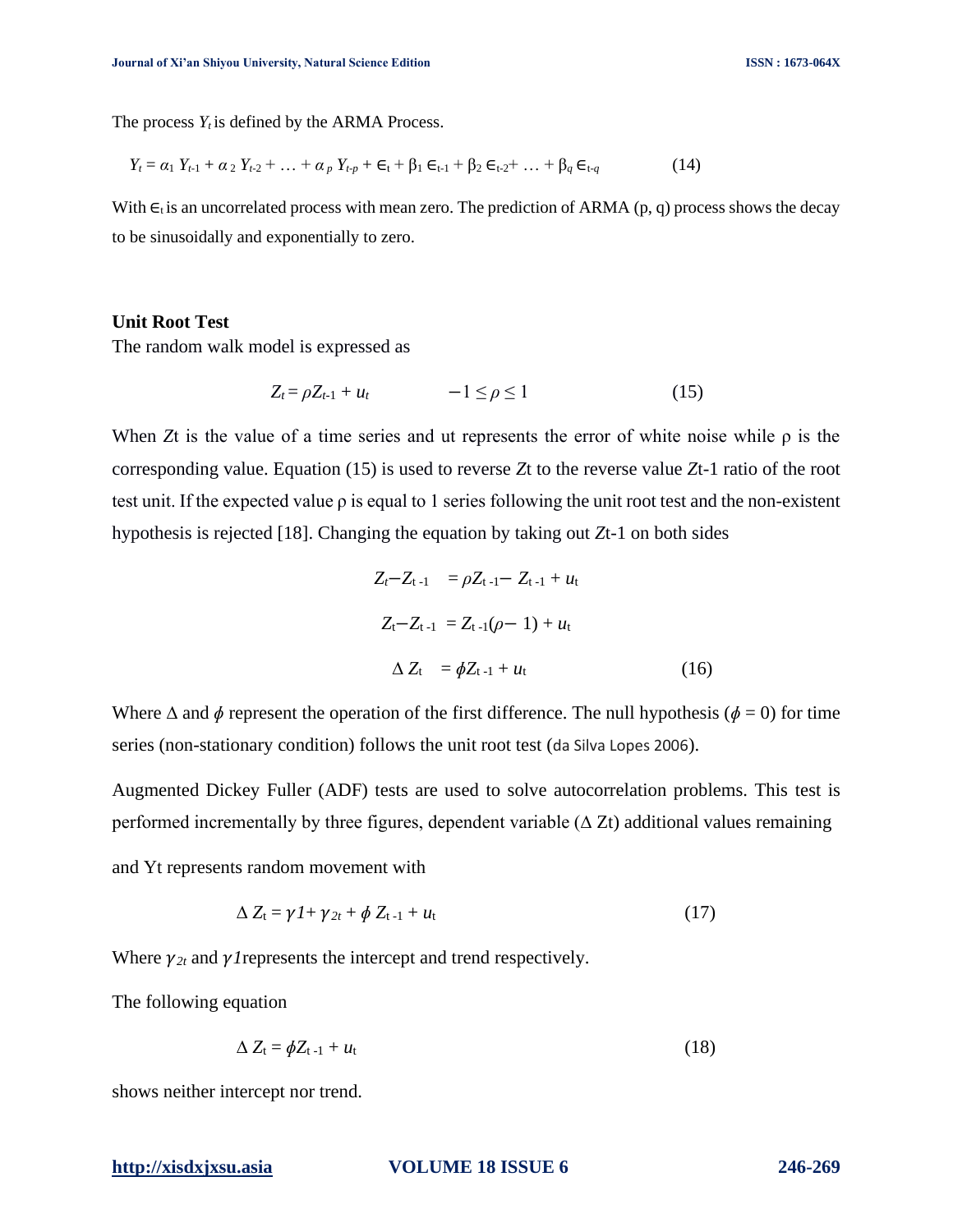And the equation

$$
\Delta Z_t = \gamma I + \phi Z_{t-1} + u_t \tag{19}
$$

Shows the intercept ( $\gamma I$ ) only (Kwiatkowski *et al.*, 1992; McCarthy, 2015).

For the null hypothesis  $H_0$ : If the variables have a unit root (non-stationary data) then  $H_0$  is rejected when p-value is less than 5% or the critical value of the absolute value of Augmented Dickey Fuller (ADF) test is greater the values at 1% and 5% significance level.

# **3. RESULTS AND DISCUSSION**

This study focused to estimate modelling and forecasting the future Karachi maximum and minimum air temperatures with Box-Jenkins ARMA (p, q) models. In this regard, mean monthly Karachi maximum and minimum air temperatures ranging from 1961 to 2020 data are used. Each cycle consists of each monthly average (1961-2020) data are used.

| S.N            | Months                 | Mean     | Median   | Std. D   | <b>Skewness</b> | Kurtosis | Jur-Bera |
|----------------|------------------------|----------|----------|----------|-----------------|----------|----------|
| $\mathbf{1}$   | January (1961-2020)    | 26.158   | 26.15    | 1.0980   | $-0.2963$       | 3.3833   | 1.2454   |
| $\overline{2}$ | February (1961-2020)   | 28.190   | 28.400   | 1.46098  | $-0.14951$      | 2.508887 | 0.826514 |
| 3              | March (1961-2020)      | 32.0767  | 31.7000  | 1.42963  | 0.55635         | 2.87566  | 3.133914 |
| $\overline{4}$ | April (1961-2020)      | 34.63833 | 34.80000 | 1.200295 | $-0.464940$     | 2.614918 | 2.532411 |
| 5              | May (1961-2020)        | 35.45833 | 35.50000 | 0.906528 | 0.471162        | 4.305775 | 6.482564 |
| 6              | June (1961-2020)       | 35.24000 | 35.20000 | 0.842957 | 0.356270        | 3.181870 | 1.351978 |
| 7              | July (1961-2020)       | 33.3800  | 33.50000 | 0.791437 | $-0.575589$     | 3.162964 | 3.379425 |
| 8              | August (1961-2020)     | 32.0633  | 32.05000 | 0.776556 | $-0.014867$     | 2.232942 | 1.473155 |
| 9              | September<br>$(1961 -$ | 32.94467 | 32.89000 | 1.097074 | 0.717705        | 3.494313 | 5.761874 |
|                | 2020)                  |          |          |          |                 |          |          |
| 10             | October (1961-2020)    | 35.07667 | 35.10000 | 1.148524 | $-0.372990$     | 2.535301 | 1.931081 |
| 11             | November<br>$(1961 -$  | 32.2667  | 32.50000 | 0.955567 | $-0.397746$     | 2.213957 | 3.126680 |
|                | 2020)                  |          |          |          |                 |          |          |
| 12             | $(1961 -$<br>December  | 27.93500 | 28.10000 | 1.210662 | $-0.113984$     | 3.123287 | 0.167924 |
|                | 2020)                  |          |          |          |                 |          |          |

**Table 2:** Descriptive Statistics for Karachi Maximum Average Monthly Air Temperatures (1961-2020) Table 2 demonstrates the descriptive statistics of mean monthly Karachi maximum air temperatures ranging from 1961 to 2020 which is consists of each month (1961-2020). Mean, median, standard deviation,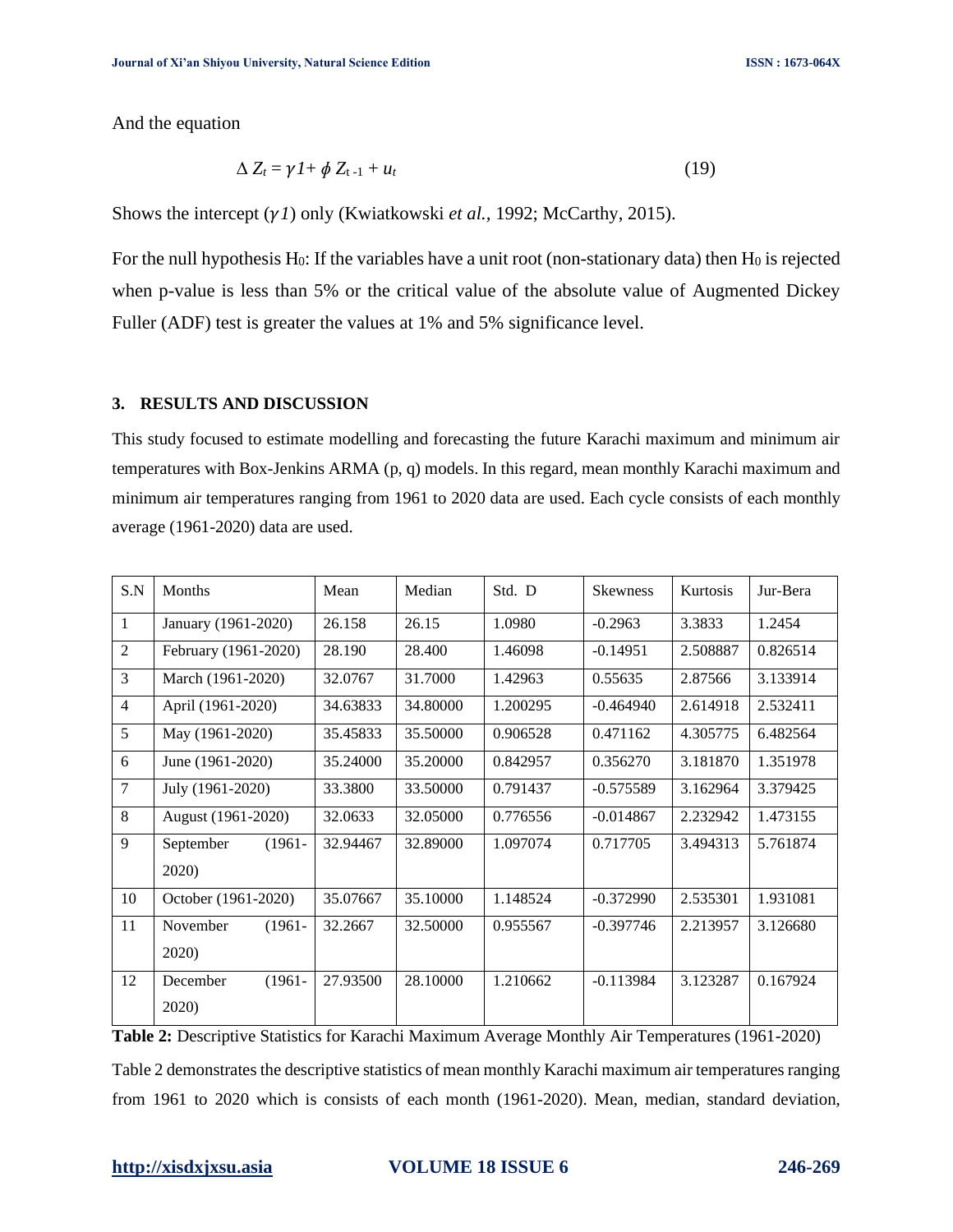skewness, kurtosis and Jurque-Bera test have been calculated of each cycle. January has mean  $\pm$  standard deviation with  $26.158 \pm 1.0980$ . February has  $28.190 \pm 1.46098$ . March has  $32.0767 \pm 1.42963$ . April has 34.63833 + 1.200295. May has  $35.45833 + 0.906528$ . June has  $35.2400 + 0.842927$ . July has  $33.38000 +$ 0.791437. August has  $32.0633 \pm 0.776556$ . September has  $32.94467 \pm 1.097074$ . October has  $35.07667 \pm 1.097074$ . 1.148524. November has  $32.2667 \pm 0.95559$ . December has  $27.93500 \pm 1.210662$ . Most of the months show negative skewness which represent that the risk of left tail events and unpredictable. March, May, June, and September indicate positive skewness. Whereas different months shows maximum air temperature have different kurtosis behaviour. Some months shows platykurtic which represents that flat tail (peakness) and remaining months evaluate leptokurtic (heavy tail). In Jurque-Bera test, maximum air temperature of each month (1961-2020) represent that rejected the null hypothesis (normally distributed by any mean and variance).

| S.N            | Months                 | Mean     | Median   | Std. D   | <b>Skewness</b> | Kurtosis | Jur-Bera |
|----------------|------------------------|----------|----------|----------|-----------------|----------|----------|
| 1              | January (1961-2020)    | 11.200   | 11.2000  | 1.5821   | 0.010721        | 2.430687 | 0.811443 |
| $\overline{2}$ | February (1961-2020)   | 13.7350  | 13.8000  | 1.828014 | 0.153141        | 3.377305 | 0.590420 |
| $\overline{3}$ | March (1961-2020)      | 18.4867  | 49.5500  | 1.295686 | 0.103063        | 2.903723 | 0.129393 |
| $\overline{4}$ | April (1961-2020)      | 22.9967  | 22.9500  | 1.365801 | $-0.402918$     | 3.243466 | 1.771616 |
| 5              | May (1961-2020)        | 26.4367  | 26.40000 | 0.990115 | $-0.309804$     | 2.428584 | 1.776079 |
| 6              | June (1961-2020)       | 28.2300  | 28.20000 | 0.616249 | 0.108956        | 3.630071 | 1.111188 |
| $\overline{7}$ | July (1961-2020)       | 27.60500 | 27.60000 | 0.629077 | $-0.570490$     | 3.905819 | 5.305862 |
| 8              | August (1961-2020)     | 26.30833 | 26.45000 | 1.106727 | $-3.223907$     | 18.80637 | 728.5388 |
| 9              | $(1961 -$<br>September | 25.58333 | 25.55000 | 0.821360 | $-0.054398$     | 2.702505 | 0.250850 |
|                | 2020)                  |          |          |          |                 |          |          |
| 10             | October (1961-2020)    | 21.98000 | 22.2000  | 1.833104 | $-0.253617$     | 2.902498 | 0.680750 |
| 11             | $(1961 -$<br>November  | 16.84667 | 16.80000 | 1.898391 | 0.358797        | 3.502721 | 1.919176 |
|                | 2020)                  |          |          |          |                 |          |          |
| 12             | $(1961 -$<br>December  | 12.43500 | 12.60000 | 1.497209 | 0.048388        | 2.782486 | 0.141695 |
|                | 2020)                  |          |          |          |                 |          |          |

**Table 3:** Descriptive Statistics for Karachi Minimum Average Monthly Air Temperatures (1961-2020)

Table 3 depict that the descriptive statistics of mean monthly Karachi minimum air temperatures ranging from 1961 to 2020 which is consists of each month (1961-2020). January has  $11.2 \pm 1.5821$ . February has 13.7350 ± 1.828014. March has 18.4867 ± 1.295686. April has 22.9967 ± 1.365801. May has 26.4367 ± 0.990115. June has  $28.2300 \pm 0.616249$ . July has  $27.60500 \pm 0.629077$ . August has  $26.30833 \pm 1.106727$ . September has 25.58333± 0.821360. October has 21.98000±1.833104. November has  $16.84667 \pm 1.898391$ . December has  $12.43500 \pm 1.497209$ . Most of the months show positive skewness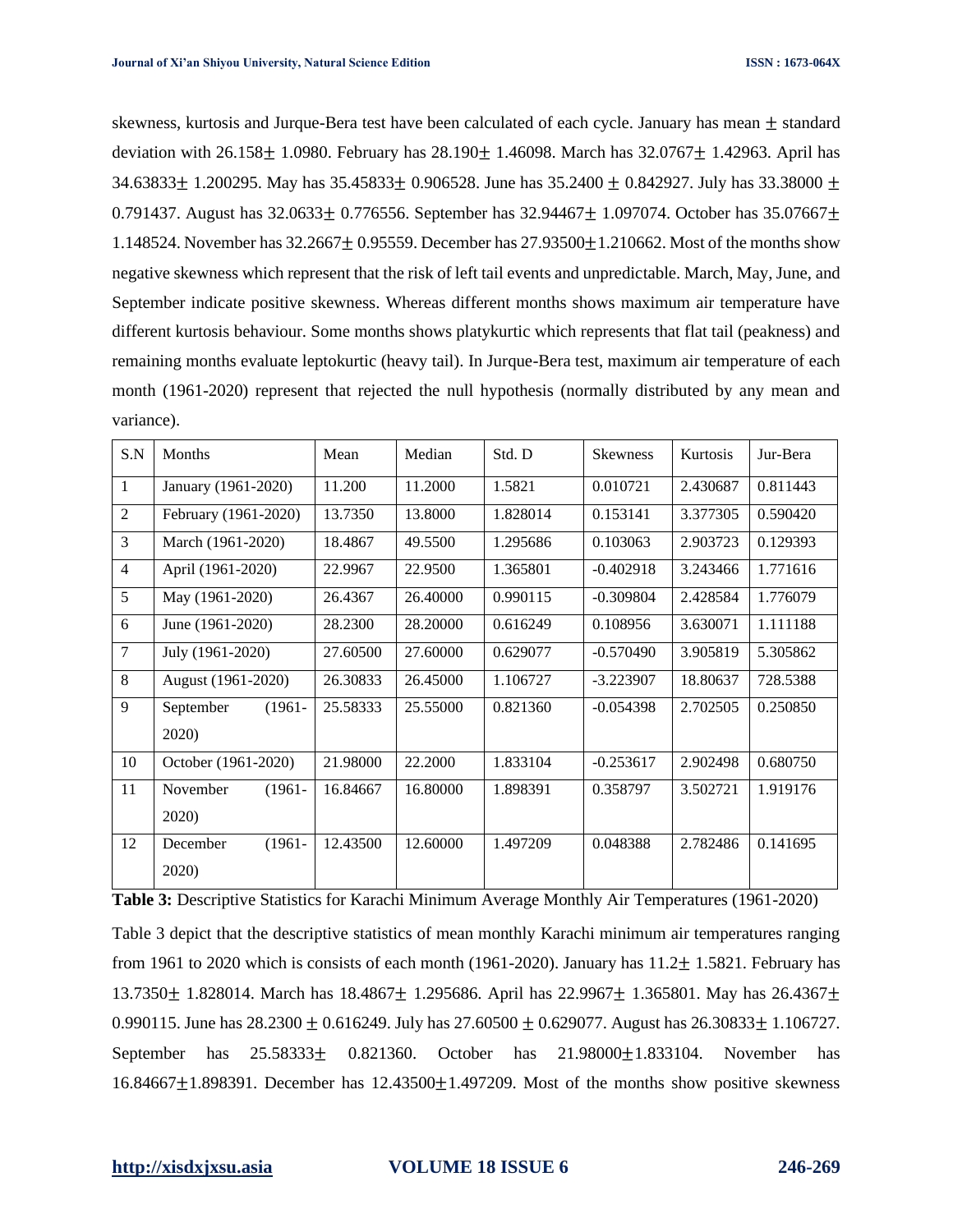(right tail). Different months have different kurtosis behaviour. Some months shows leptokurtic (heavy tail) which represents the strong correlation among pervious values, and rest of months evaluate platykurtic which represents that flat tail (peakness). In Jurque-Bera test, minimum air temperature of each month (1961-2020) represents that the null hypothesis (normally distributed by any mean and variance) is rejected. The ARMA model is a tool for analysis and calculating of the fundamental structures or getting the predictions of future values in time series. The appropriate models for Karachi maximum and minimum air temperatures are selected based on Durbin-Watson statistics test. The Durbin- Watson (DW) approach to zero is describe the series are positively correlated. The value 2 shows that the series has no correlation. If DW is ranged between 2 and 4 indicates negative correlation. Least square estimation is used to estimate ARMA process. The coefficient of determination R2 range scale indicated value (from 0 to 1), a large value of R2 shows that models reveal a closer fit to the time series data.

| Month      | ARMA(p, q)      | $\mathbb{R}^2$ | ADJ $\mathbb{R}^2$ | SE Reg   | Log Likelihood | <b>AIC</b> | <b>SIC</b> | <b>HQC</b> | <b>DWS</b> |
|------------|-----------------|----------------|--------------------|----------|----------------|------------|------------|------------|------------|
| S.         |                 |                |                    |          |                |            |            |            |            |
| Jan        | ARMA (8, 8)     | 0.001          | $-0.0525$          | 1.1264   | $-90.2394$     | 3.1413     | 3.2809     | 3.1959     | 1.70008    |
| Feb        | ARMA(5, 5)      | 0.112          | 0.0641             | 1.4134   | $-106.1251$    | 3.6708     | 3.81046    | 3.72545    | 1.905304   |
| Mar        | ARMA(5, 8)      | 0.1822         | 0.1384             | 1.32703  | $-100.6119$    | 3.48706    | 3.62669    | 3.54168    | 1.953579   |
| Apr        | ARMA (3, 3)     | 0.0591         | 0.0087             | 1.19504  | $-94.11827$    | 3.27061    | 3.41023    | 3.32522    | 1.878168   |
| May        | ARMA(4, 4)      | 0.0579         | 0.0075             | 0.90314  | $-78.26200$    | 2.74207    | 2.88169    | 2.79668    | 2.023145   |
| June       | ARMA(2, 1)      | 0.3691         | 0.3353             | 0.68724  | $-60.92862$    | 2.16429    | 2.30391    | 2.21890    | 1.958390   |
| July       | ARMA (1, 5)     | 0.1048         | 0.05686            | 0.76860  | $-67.38142$    | 2.37938    | 2.51900    | 2.43400    | 1.956939   |
| Aug        | $ARMA$ $(3, 3)$ | 0.0429         | $-0.0083$          | 0.77979  | $-68.25707$    | 2.40857    | 2.54819    | 2.46318    | 1.736523   |
| Sep        | ARMA (9, 7)     | 0.1090         | 0.06130            | 1.06292  | $-87.21517$    | 3.04051    | 3.18013    | 3.09512    | 1.545102   |
| Oct        | ARMA(1, 1)      | 0.1159         | 0.06858            | 1.108444 | $-89.42402$    | 3.11413    | 3.25376    | 3.16875    | 1.975780   |
| <b>Nov</b> | ARMA(2, 2)      | 0.0988         | 0.05051            | 0.93112  | $-79.08439$    | 2.76948    | 2.90910    | 2.82409    | 1.157654   |
| Dec        | ARMA (3, 3)     | 0.0770         | 0.02753            | 1.19388  | $-93.93413$    | 3.26447    | 3.40409    | 3.31909    | 1.308388   |

**Table 4:** Diagnostic test of ARMA (p, q) for Karachi Maximum Average Monthly Air Temperatures (1961- 2020)

Table 4 depicts the appropriate model for each months of Karachi maximum air temperatures (1961-2020). Least square estimation is used to estimate ARMA (p, q) model. Adequacy of the models is checked by AIC, SIC, HQC and Maximum log likelihood tests. The criteria of choose most appropriate model is less values of AIC, SIC, HQC and DW value is less than 2. According to Durbin- Watson (DW) test and AIC, SIC and HQC represent that April, August and December follow the best fitted model, are ARMA (3, 3). January shows most appropriate model is ARMA (8, 8). February indicate ARMA (5, 5) is best fitted model. March explore ARMA (5, 8) is appropriate model. May shows most appropriate model is ARMA (4, 4). June explore ARMA (2, 1) is best fitted model. July has ARMA (1, 4) is appropriate model. September indicate ARMA (9, 7) is best fitted model. October explore ARMA (1, 1) is appropriate model and November shows most appropriate model is ARMA (2, 2).

| Month | ARMA(p, q) | $\mathbb{R}^2$ | ADJ $\rm R^2$ | <b>SE</b> Reg | Log Likelihood | AIC     | <b>SIC</b> | HQC     | <b>DWS</b> |
|-------|------------|----------------|---------------|---------------|----------------|---------|------------|---------|------------|
| Jan   | ARMA(3, 3) | 0.1119         | 0.06431       | 1.5304        | $-108.9463$    | 3.76487 | 3.90450    | 3.81949 | 1.803513   |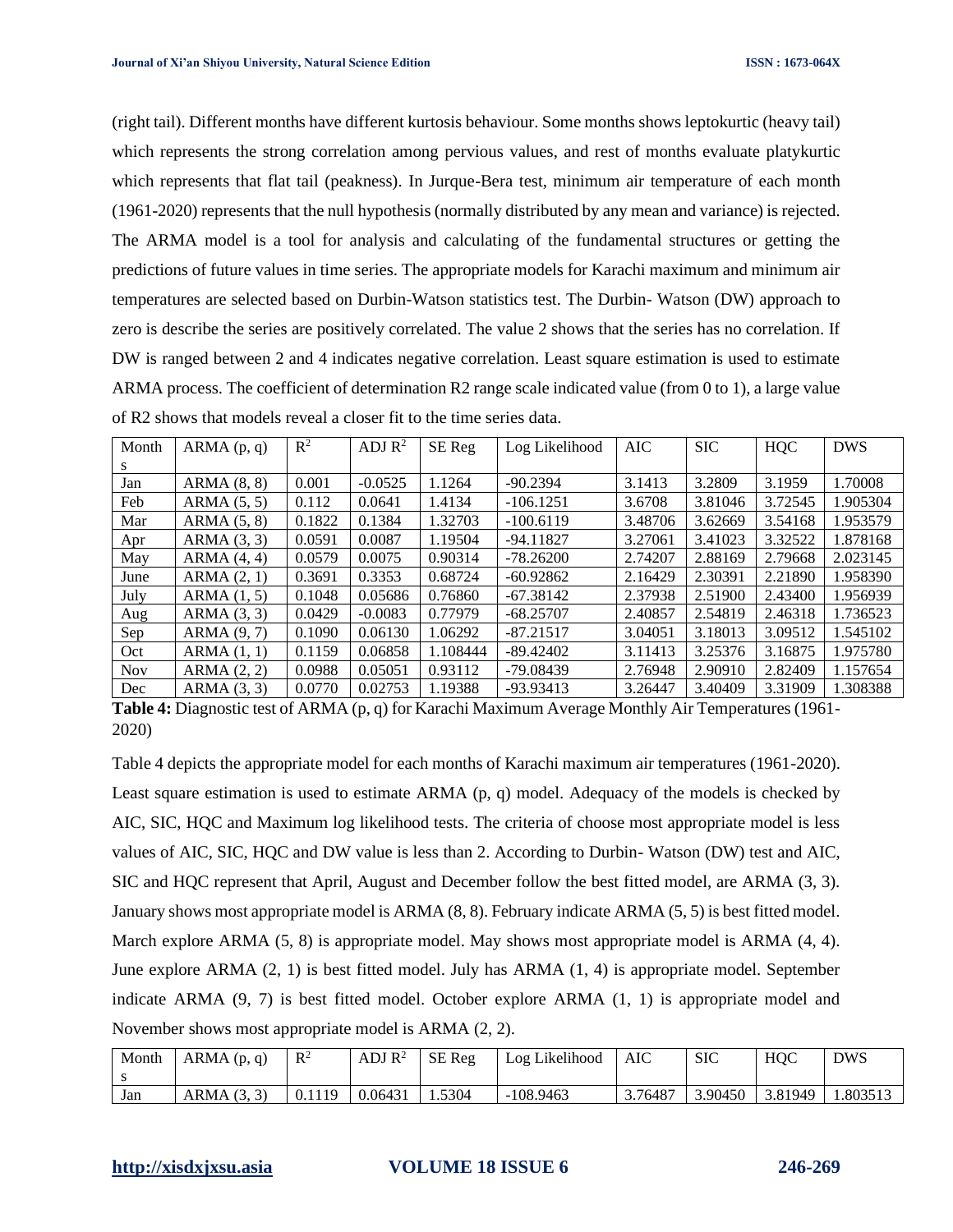| Feb        | ARMA(2, 2)      | 0.2605 | 0.22088   | 1.61135  | $-112.2341$ | 3.87447 | 4.01109 | 3.92908 | 1.539951 |
|------------|-----------------|--------|-----------|----------|-------------|---------|---------|---------|----------|
| Mar        | ARMA(1, 1)      | 0.4600 | 0.43108   | 0.97729  | $-82.20201$ | 2.87734 | 3.01302 | 2.92802 | 1.981122 |
| Apr        | $ARMA$ $(2, 3)$ | 0.2792 | 0.24060   | 1.190209 | $-93.84288$ | 3.26143 | 3.40105 | 3.31604 | 1.756209 |
| May        | ARMA(2, 2)      | 0.2693 | 0.23019   | 0.86871  | $-75.16614$ | 2.63887 | 2.77849 | 2.69239 | 1.779427 |
| June       | ARMA(2, 2)      | 0.1996 | 0.15675   | 0.565895 | $-49.50644$ | 1.78355 | 1.92317 | 1.83816 | 1.850507 |
| July       | ARMA(1, 1)      | 0.0481 | $-0.0029$ | 0.62999  | $-55.43766$ | 1.98125 | 2.12088 | 2.03587 | 1.887623 |
| Aug        | ARMA(1, 1)      | 0.0484 | $-0.0025$ | 1.10813  | $-89.37702$ | 3.11257 | 3.25219 | 3.16718 | 1.884068 |
| Sep        | ARMA(1, 1)      | 0.1744 | 0.13022   | 0.766019 | $-67.30791$ | 2.37693 | 2.51655 | 2.43155 | 1.859151 |
| Oct        | ARMA(9, 6)      | 0.2070 | 0.16453   | 1.675530 | $-115.2324$ | 3.97441 | 4.11404 | 4.02903 | 1.652979 |
| <b>Nov</b> | ARMA(1, 1)      | 0.1058 | 0.05791   | 1.842605 | $-119.8714$ | 4.12905 | 4.26867 | 4.18366 | 1.881639 |
| Dec        | ARMA (2, 2)     | 0.2433 | 0.20276   | 1.33683  | $-100.9122$ | 3.49708 | 3.63670 | 3.55169 | 1.747414 |

**Table 5:** Diagnostic test of ARMA (p, q) for Karachi Minimum Average Monthly Air Temperatures (1961- 2020)

Table 5 describe that the appropriate model for each months of Karachi minimum air temperatures (1961- 2020). Most of the months indicate that the most appropriate model is ARMA (1, 1). Remaining months explore the best fitted model is ARAM (2, 2). Whereas the forecasting evolution of each month maximum Karachi air temperature is analysis in the view of diagnostic checking by Root Mean Square Error (RMSE), Mean Absolute Error (MAE), Mean Absolute Percentage Error (MAPE) and U tests in Table 6.

| Months     | Cycles         | ARMA(p, q)      | <b>RMSE</b> | <b>MAE</b> | <b>MAPE</b> | Theil's U-Statistics |
|------------|----------------|-----------------|-------------|------------|-------------|----------------------|
| Jan        | 1              | ARMA(8, 8)      | 0.95995     | 0.749935   | 2.849781    | 0.018317             |
| Feb        | $\overline{2}$ | ARMA(3, 1)      | 1.415891    | 1.169637   | 4.182772    | 0.025097             |
| Mar        | 3              | ARMA(5, 8)      | 1.429994    | 1.190426   | 3.688714    | 0.022271             |
| Apr        | 4              | $ARMA$ $(3, 3)$ | 1.170910    | 0.931425   | 2.705899    | 0.016881             |
| May        | 5              | ARMA(4, 4)      | 0.906172    | 0.707484   | 1.990004    | 0.012772             |
| June       | 6              | ARMA(2, 1)      | 0.810055    | 0.649168   | 1.837062    | 0.011490             |
| July       | 7              | $ARMA$ $(1, 5)$ | 0.790753    | 0.613130   | 1.849194    | 0.011843             |
| Aug        | 8              | ARMA(3, 3)      | 0.787744    | 0.651390   | 2.033833    | 0.012279             |
| Sep        | 9              | ARMA (9, 7)     | 1.098765    | 0.813010   | 2.427218    | 0.016658             |
| Oct        | 10             | ARMA(1, 1)      | 1.129824    | 0.910085   | 2.607623    | 0.016096             |
| <b>Nov</b> | 11             | ARMA(2, 2)      | 0.903958    | 0.768850   | 2.374901    | 0.014040             |
| Dec        | 12             | $ARMA$ $(3, 3)$ | 1.188373    | 0.945916   | 3.387101    | 0.021281             |

**Table 6:** Forecast Evolution for Karachi Maximum Average Monthly Air Temperatures (1961-2020)

MAE is least among MAE, RMSE, and MAPE of all the months. According to RMSE shows that August has least value with 0.787744. MAE shows July has least value with 0.613130 and MAPE represent that June has least value (1.837062). Theil's U-Statistics is also applied evolution of forecasting of each month Karachi maximum air temperature. According to Theil's U-Statistics is equal to 0 exhibits the perfect fit. Each month has Theil's U-Statistics value near to zero which is shows that month air temperature is correlated to previous one. Theil's U-Statistics explain that October has ARMA (1, 1) is best fitted model with 0.016096 value.

|     | Months $\vert$ Cycles $\vert$ ARMA $(p, q)$ $\vert$ RMSE | MAE | <b>MAPE</b> | Theil's U-Statistics |
|-----|----------------------------------------------------------|-----|-------------|----------------------|
| Jan | ARMA (3, 3)   1.551177   1.291205                        |     | 11.80153    | 0.068907             |
| Feb | ARMA (2, 2)   1.819293   1.389515                        |     | 10.49024    | 0.065791             |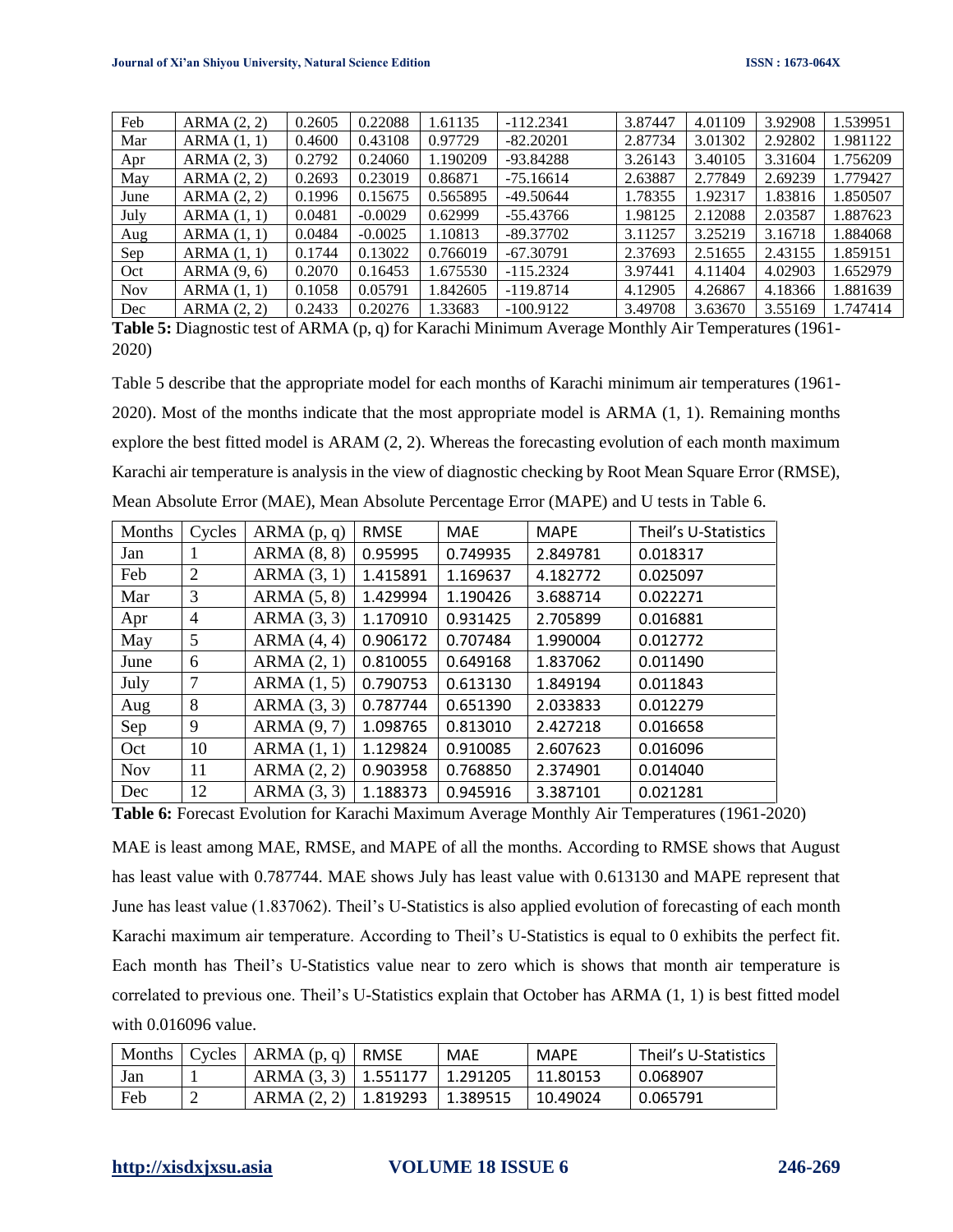| Mar        | 3              | ARMA(1, 1) | 1.26921  | 0.992359 | 5.431667 | 0.034235 |
|------------|----------------|------------|----------|----------|----------|----------|
| Apr        | $\overline{4}$ | ARMA(2, 3) | 1.334917 | 1.065271 | 4.798778 | 0.029021 |
| May        | 5              | ARMA(2, 2) | 0.958591 | 0.790791 | 2.992003 | 0.018156 |
| June       | 6              | ARMA(2, 2) | 0.591310 | 0.432525 | 1.524124 | 0.010490 |
| July       | 7              | ARMA(1, 1) | 0.626952 | 0.477938 | 1.741525 | 0.011350 |
| Aug        | 8              | ARMA(1, 1) | 1.105409 | 0.685987 | 2.735701 | 0.021002 |
| Sep        | 9              | ARMA(1, 1) | 0.833460 | 0.682373 | 2.679016 | 0.016266 |
| Oct        | 10             | ARMA(9, 6) | 1.800607 | 1.437522 | 6.519923 | 0.027820 |
| <b>Nov</b> | 11             | ARMA(1, 1) | 1.839092 | 1.479105 | 8.807034 | 0.054524 |
| Dec        | 12             | ARMA(2, 2) | 1.422629 | 1.130309 | 9.069072 | 0.053590 |

**Table 7:** Forecast Evolution for Karachi Minimum Average Monthly Air Temperatures (1961-2020)

Table 7 also shows the forecasted evolution of Karachi minimum air temperature of each month analysis and ARMA (p, q) equation in the view of diagnostic checking. MAE is least among MAE, RMSE, and MAPE of all the months. The smallest values of MAE, RMSE, MAPE and Theil's U-Statistics exist for the June, which is 0.432525, 0.591310, 1.524124 and 0.010490 respectively. Tables 8 and 9 shows that maximum and minimum mean monthly Karachi air temperature stationary nature and unit root test rejected. The reason to reject  $H_0$  is p-value is less than 5% or the critical value of the absolute value of Augmented Dickey Fuller (ADF) test is greater than that at 1% and 5% significance level. Figure (1-6) shows actual vales of maximum and minimum Karachi air temperature.

| Null Hypothesis H <sub>0</sub> : January Karachi Maximum Average Monthly Air Temperatures (1961-2020) |           |             |        |  |  |  |  |
|-------------------------------------------------------------------------------------------------------|-----------|-------------|--------|--|--|--|--|
| has a unit root                                                                                       |           |             |        |  |  |  |  |
| prob <sup>-</sup><br>t-statistics                                                                     |           |             |        |  |  |  |  |
| Augmented Dickey Fuller (ADF) test                                                                    |           | $-6.459141$ | 0.0000 |  |  |  |  |
| <b>Test Critical vales</b>                                                                            | 1% level  | $-3.546099$ |        |  |  |  |  |
|                                                                                                       | 5% level  | $-2.911730$ |        |  |  |  |  |
|                                                                                                       | 10% level | $-2.593551$ |        |  |  |  |  |

| Null Hypothesis H <sub>0</sub> : February Karachi Maximum Average Monthly Air Temperatures (1961-2020)<br>has a unit root |           |              |          |  |  |  |  |
|---------------------------------------------------------------------------------------------------------------------------|-----------|--------------|----------|--|--|--|--|
|                                                                                                                           |           | t-statistics | $prob^*$ |  |  |  |  |
| Augmented Dickey Fuller (ADF) test                                                                                        |           | -7.694832    | 0.0000   |  |  |  |  |
| <b>Test Critical vales</b>                                                                                                | 1% level  | $-3.546099$  |          |  |  |  |  |
|                                                                                                                           | 5% level  | $-2.911730$  |          |  |  |  |  |
|                                                                                                                           | 10% level | $-2.593551$  |          |  |  |  |  |

| Null Hypothesis H <sub>0</sub> : March Karachi Maximum Average Monthly Air Temperatures (1961-2020) |              |                   |  |  |  |  |
|-----------------------------------------------------------------------------------------------------|--------------|-------------------|--|--|--|--|
| has a unit root                                                                                     |              |                   |  |  |  |  |
|                                                                                                     | t-statistics | prob <sup>-</sup> |  |  |  |  |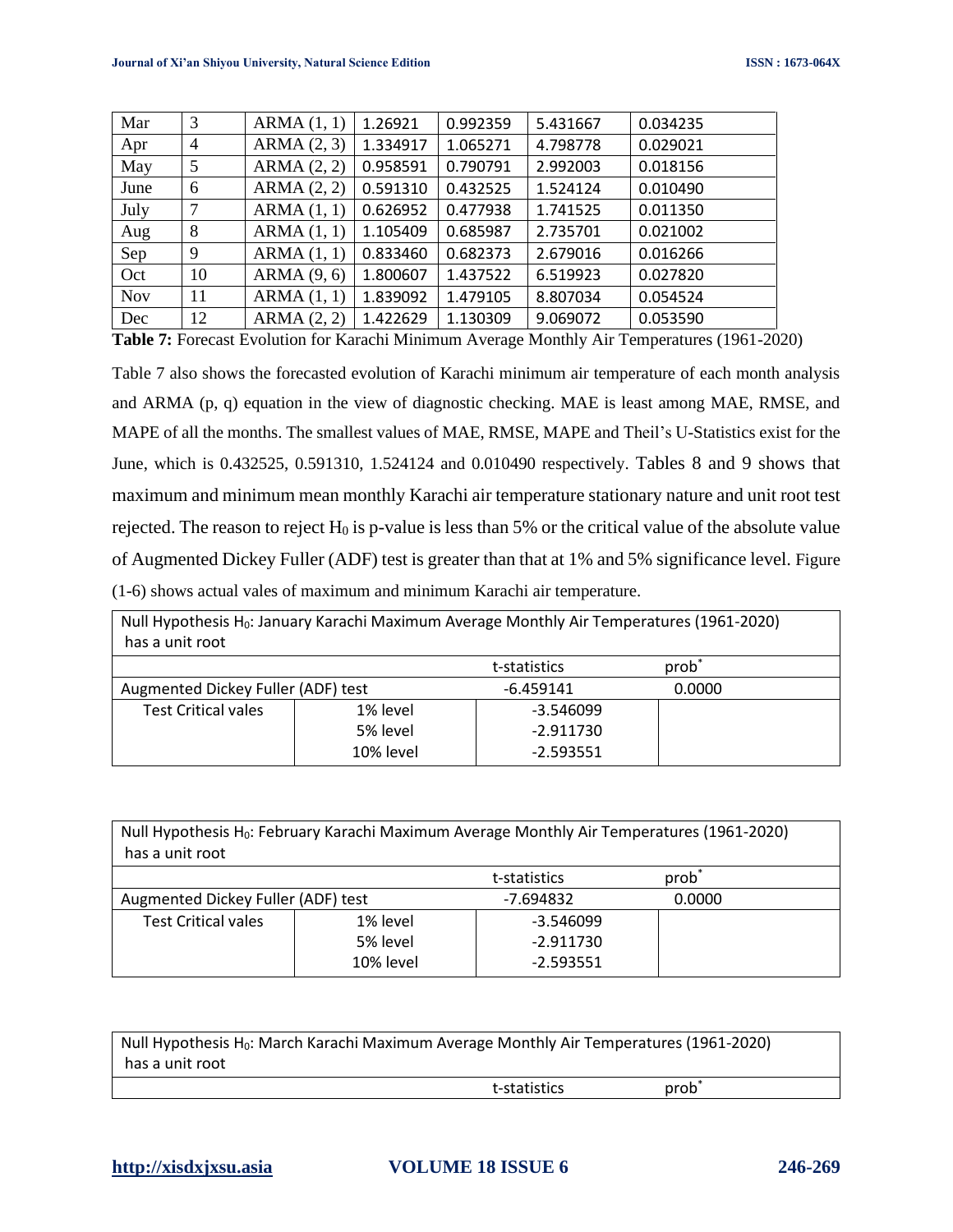| Augmented Dickey Fuller (ADF) test |           | $-7.300308$ | 0.0000 |
|------------------------------------|-----------|-------------|--------|
| <b>Test Critical vales</b>         | 1% level  | -3.546099   |        |
|                                    | 5% level  | -2.911730   |        |
|                                    | 10% level | -2.593551   |        |

| Null Hypothesis H <sub>0</sub> : April Karachi Maximum Average Monthly Air Temperatures (1961-2020)<br>has a unit root |           |              |                   |  |
|------------------------------------------------------------------------------------------------------------------------|-----------|--------------|-------------------|--|
|                                                                                                                        |           | t-statistics | prob <sup>1</sup> |  |
| Augmented Dickey Fuller (ADF) test                                                                                     |           | -7.387534    | 0.0000            |  |
| <b>Test Critical vales</b>                                                                                             | 1% level  | $-3.546099$  |                   |  |
|                                                                                                                        | 5% level  | $-2.911730$  |                   |  |
|                                                                                                                        | 10% level | $-2.593551$  |                   |  |

| Null Hypothesis H <sub>0</sub> : May Karachi Maximum Average Monthly Air Temperatures (1961-2020)<br>has a unit root |           |             |        |  |
|----------------------------------------------------------------------------------------------------------------------|-----------|-------------|--------|--|
| prob <sup>*</sup><br>t-statistics                                                                                    |           |             |        |  |
| Augmented Dickey Fuller (ADF) test                                                                                   |           | $-8.014637$ | 0.0000 |  |
| <b>Test Critical vales</b>                                                                                           | 1% level  | $-3.546099$ |        |  |
|                                                                                                                      | 5% level  | $-2.911730$ |        |  |
|                                                                                                                      | 10% level | $-2.593551$ |        |  |

| Null Hypothesis H <sub>0</sub> : June Karachi Maximum Average Monthly Air Temperatures (1961-2020)<br>has a unit root |           |             |        |  |
|-----------------------------------------------------------------------------------------------------------------------|-----------|-------------|--------|--|
| prob <sup>*</sup><br>t-statistics                                                                                     |           |             |        |  |
| Augmented Dickey Fuller (ADF) test<br>$-2.378506$                                                                     |           |             | 0.0000 |  |
| <b>Test Critical vales</b>                                                                                            | 1% level  | $-3.548208$ |        |  |
|                                                                                                                       | 5% level  | $-2.912631$ |        |  |
|                                                                                                                       | 10% level | $-2.594027$ |        |  |

| Null Hypothesis H <sub>0</sub> : July Karachi Maximum Average Monthly Air Temperatures (1961-2020)<br>has a unit root |           |             |        |  |
|-----------------------------------------------------------------------------------------------------------------------|-----------|-------------|--------|--|
| prob <sup>*</sup><br>t-statistics                                                                                     |           |             |        |  |
| Augmented Dickey Fuller (ADF) test                                                                                    |           | $-5.638010$ | 0.0000 |  |
| <b>Test Critical vales</b>                                                                                            | 1% level  | $-3.546099$ |        |  |
|                                                                                                                       | 5% level  | $-2.911730$ |        |  |
|                                                                                                                       | 10% level | $-2.593551$ |        |  |

| Null Hypothesis H <sub>0</sub> : August Karachi Maximum Average Monthly Air Temperatures (1961-2020) |  |  |  |  |
|------------------------------------------------------------------------------------------------------|--|--|--|--|
| has a unit root                                                                                      |  |  |  |  |
| prob <sup>-</sup><br>t-statistics                                                                    |  |  |  |  |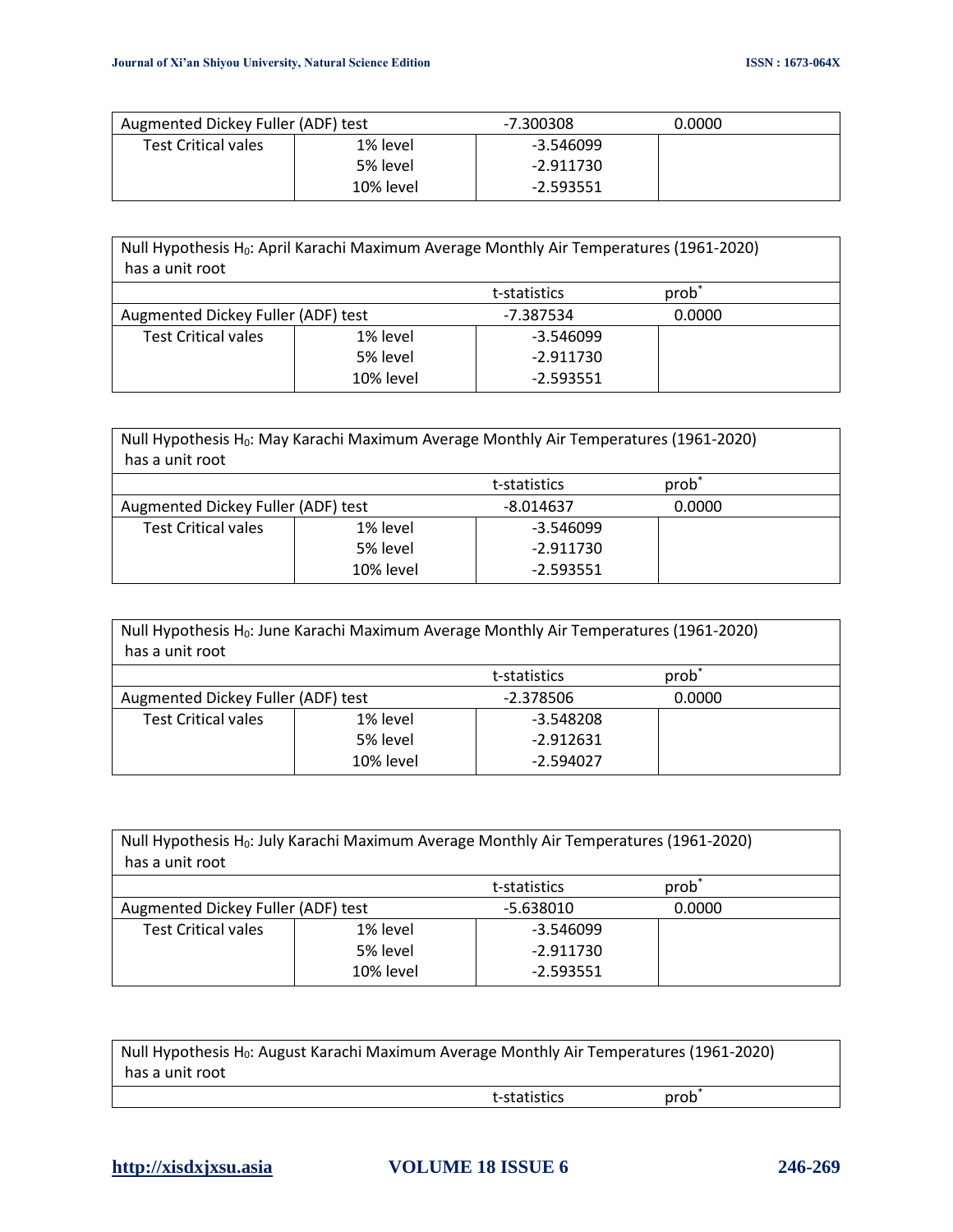| Augmented Dickey Fuller (ADF) test |           | -6.839803 | 0.0000 |
|------------------------------------|-----------|-----------|--------|
| <b>Test Critical vales</b>         | 1% level  | -3.546099 |        |
|                                    | 5% level  | -2.911730 |        |
|                                    | 10% level | -2.593551 |        |

| Null Hypothesis H <sub>0</sub> : September Karachi Maximum Average Monthly Air Temperatures (1961-2020)<br>has a unit root |           |             |        |  |
|----------------------------------------------------------------------------------------------------------------------------|-----------|-------------|--------|--|
| prob<br>t-statistics                                                                                                       |           |             |        |  |
| Augmented Dickey Fuller (ADF) test                                                                                         |           | -5.898242   | 0.0000 |  |
| <b>Test Critical vales</b>                                                                                                 | 1% level  | $-3.546099$ |        |  |
|                                                                                                                            | 5% level  | $-2.911730$ |        |  |
|                                                                                                                            | 10% level | $-2.593551$ |        |  |

| Null Hypothesis H <sub>0</sub> : October Karachi Maximum Average Monthly Air Temperatures (1961-2020)<br>has a unit root |           |             |        |  |
|--------------------------------------------------------------------------------------------------------------------------|-----------|-------------|--------|--|
| prob <sup>-</sup><br>t-statistics                                                                                        |           |             |        |  |
| Augmented Dickey Fuller (ADF) test                                                                                       |           | -5.834399   | 0.0000 |  |
| <b>Test Critical vales</b>                                                                                               | 1% level  | $-3.598208$ |        |  |
|                                                                                                                          | 5% level  | $-2.912631$ |        |  |
|                                                                                                                          | 10% level | $-2.594027$ |        |  |

| Null Hypothesis H <sub>0</sub> : November Karachi Maximum Average Monthly Air Temperatures (1961-2020)<br>has a unit root |           |             |        |  |  |
|---------------------------------------------------------------------------------------------------------------------------|-----------|-------------|--------|--|--|
| prob <sup>*</sup><br>t-statistics                                                                                         |           |             |        |  |  |
| Augmented Dickey Fuller (ADF) test                                                                                        |           | -4.469369   | 0.0000 |  |  |
| <b>Test Critical vales</b>                                                                                                | 1% level  | $-3.546099$ |        |  |  |
|                                                                                                                           | 5% level  | $-2.911730$ |        |  |  |
|                                                                                                                           | 10% level | $-2.593551$ |        |  |  |

Null Hypothesis H<sub>0</sub>: December Karachi Maximum Average Monthly Air Temperatures (1961-2020) has a unit root

|                                    |           | t-statistics | prob <sup>*</sup> |  |
|------------------------------------|-----------|--------------|-------------------|--|
| Augmented Dickey Fuller (ADF) test |           | -5.027488    | 0.0001            |  |
| <b>Test Critical vales</b>         | 1% level  | -3.546099    |                   |  |
|                                    | 5% level  | -2.911730    |                   |  |
|                                    | 10% level | $-2.593551$  |                   |  |

Table 8: Karachi Maximum Average Monthly Air Temperatures (1961-2020) Augmented Dickey Fuller (ADF) test (stationary)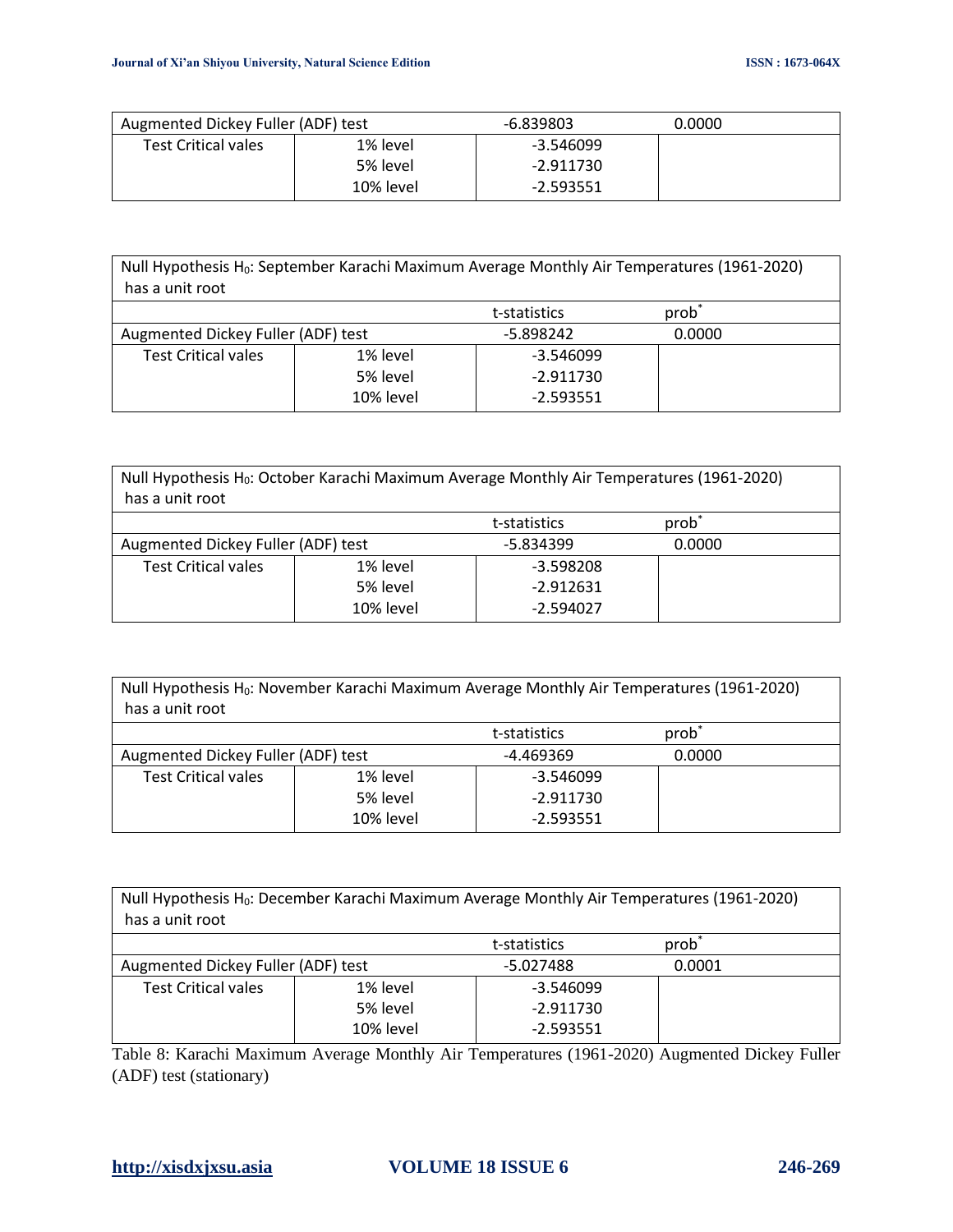| Null Hypothesis H <sub>0</sub> : January Karachi Minimum Average Monthly Air Temperatures (1961-2020)<br>has a unit root |           |              |                   |
|--------------------------------------------------------------------------------------------------------------------------|-----------|--------------|-------------------|
|                                                                                                                          |           | t-statistics | prob <sup>*</sup> |
| Augmented Dickey Fuller (ADF) test                                                                                       |           | $-13.82118$  | 0.0000            |
| <b>Test Critical vales</b>                                                                                               | 1% level  | $-3.548208$  |                   |
|                                                                                                                          | 5% level  | $-2.912631$  |                   |
|                                                                                                                          | 10% level | $-2.594027$  |                   |

| Null Hypothesis H <sub>0</sub> : February Karachi Minimum Average Monthly Air Temperatures (1961-2020)<br>has a unit root |          |             |        |  |
|---------------------------------------------------------------------------------------------------------------------------|----------|-------------|--------|--|
|                                                                                                                           |          |             |        |  |
| prob <sup>-</sup><br>t-statistics                                                                                         |          |             |        |  |
| Augmented Dickey Fuller (ADF) test                                                                                        |          | $-13.94044$ | 0.0000 |  |
| <b>Test Critical vales</b>                                                                                                | 1% level | $-3.548208$ |        |  |
|                                                                                                                           | 5% level | $-2.912631$ |        |  |
| 10% level<br>$-2.594027$                                                                                                  |          |             |        |  |

| Null Hypothesis H <sub>0</sub> : March Karachi Minimum Average Monthly Air Temperatures (1961-2020)<br>has a unit root |          |             |        |  |
|------------------------------------------------------------------------------------------------------------------------|----------|-------------|--------|--|
| prob <sup>*</sup><br>t-statistics                                                                                      |          |             |        |  |
| Augmented Dickey Fuller (ADF) test                                                                                     |          | $-6.254207$ | 0.0000 |  |
| <b>Test Critical vales</b>                                                                                             | 1% level | $-3.560019$ |        |  |
|                                                                                                                        | 5% level | $-2.917650$ |        |  |
| 10% level<br>$-2.596689$                                                                                               |          |             |        |  |

| Null Hypothesis H <sub>0</sub> : April Karachi Minimum Average Monthly Air Temperatures (1961-2020) |                          |             |        |  |  |
|-----------------------------------------------------------------------------------------------------|--------------------------|-------------|--------|--|--|
| has a unit root                                                                                     |                          |             |        |  |  |
| prob <sup>*</sup><br>t-statistics                                                                   |                          |             |        |  |  |
| Augmented Dickey Fuller (ADF) test                                                                  |                          | $-9.31552$  | 0.0000 |  |  |
| <b>Test Critical vales</b>                                                                          | 1% level                 | $-3.550396$ |        |  |  |
|                                                                                                     | 5% level                 | $-2.913549$ |        |  |  |
|                                                                                                     | $-2.594521$<br>10% level |             |        |  |  |

| Null Hypothesis H <sub>0</sub> : May Karachi Minimum Average Monthly Air Temperatures (1961-2020)<br>has a unit root |           |             |        |  |
|----------------------------------------------------------------------------------------------------------------------|-----------|-------------|--------|--|
| prob <sup>*</sup><br>t-statistics                                                                                    |           |             |        |  |
| Augmented Dickey Fuller (ADF) test                                                                                   |           | $-8.862812$ | 0.0000 |  |
| <b>Test Critical vales</b>                                                                                           | 1% level  | $-3.550396$ |        |  |
|                                                                                                                      | 5% level  | $-2.913549$ |        |  |
|                                                                                                                      | 10% level | $-2.594521$ |        |  |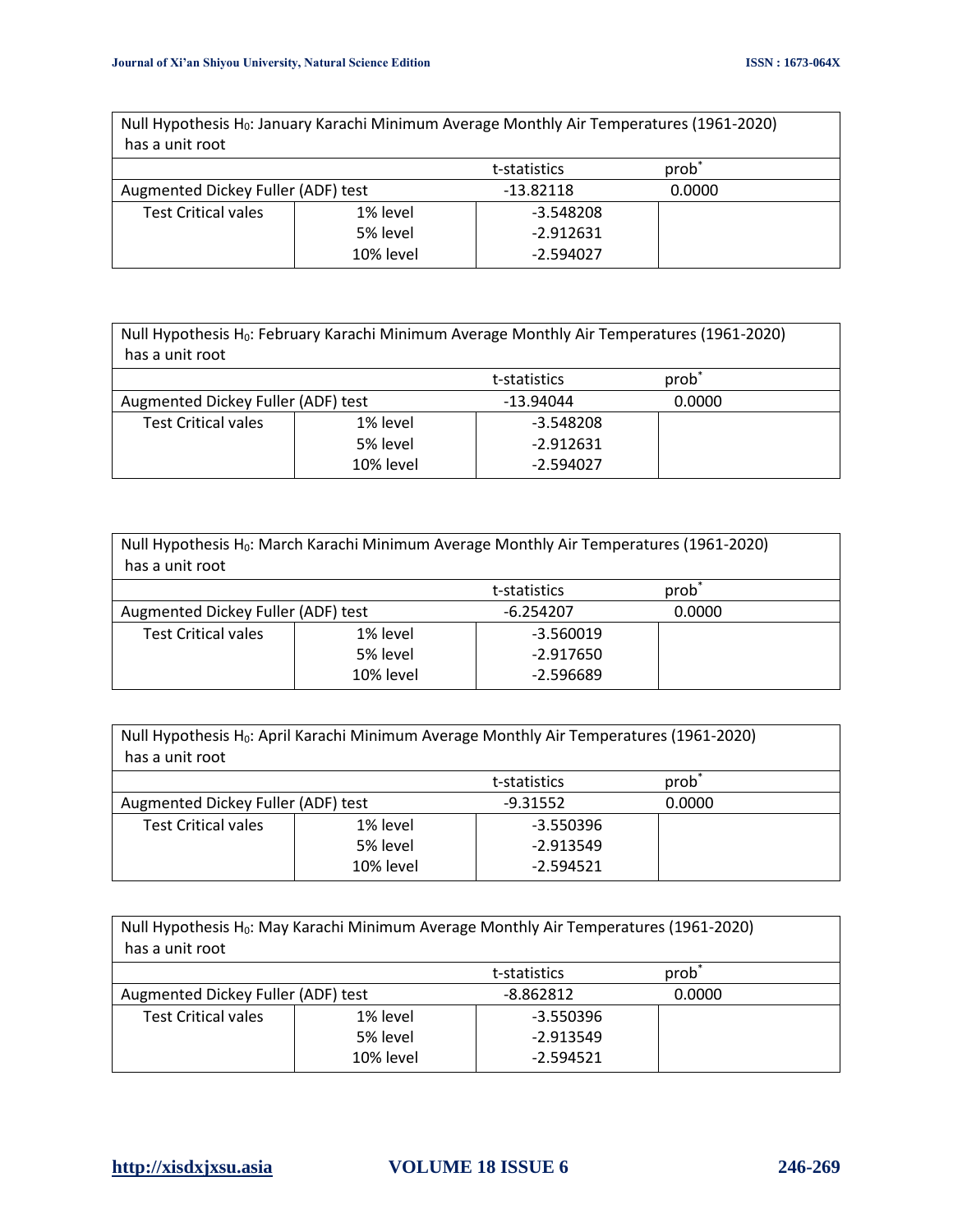| Null Hypothesis H <sub>0</sub> : June Karachi Minimum Average Monthly Air Temperatures (1961-2020)<br>has a unit root |          |              |                   |  |  |
|-----------------------------------------------------------------------------------------------------------------------|----------|--------------|-------------------|--|--|
|                                                                                                                       |          | t-statistics | prob <sup>*</sup> |  |  |
| Augmented Dickey Fuller (ADF) test                                                                                    |          | -7.087532    | 0.0000            |  |  |
| <b>Test Critical vales</b>                                                                                            | 1% level | $-3.555023$  |                   |  |  |
|                                                                                                                       | 5% level | $-2.915522$  |                   |  |  |
| 10% level<br>$-2.595565$                                                                                              |          |              |                   |  |  |

| Null Hypothesis H <sub>0</sub> : July Karachi Minimum Average Monthly Air Temperatures (1961-2020) |          |             |  |  |
|----------------------------------------------------------------------------------------------------|----------|-------------|--|--|
| has a unit root                                                                                    |          |             |  |  |
| prob<br>t-statistics                                                                               |          |             |  |  |
| Augmented Dickey Fuller (ADF) test<br>$-8.008315$                                                  |          | 0.0000      |  |  |
| <b>Test Critical vales</b>                                                                         | 1% level | $-3.555023$ |  |  |
|                                                                                                    | 5% level | $-2.915522$ |  |  |
| 10% level<br>$-2.595565$                                                                           |          |             |  |  |

| Null Hypothesis H <sub>0</sub> : August Karachi Minimum Average Monthly Air Temperatures (1961-2020)<br>has a unit root |          |             |        |  |
|-------------------------------------------------------------------------------------------------------------------------|----------|-------------|--------|--|
| prob <sup>*</sup><br>t-statistics                                                                                       |          |             |        |  |
| Augmented Dickey Fuller (ADF) test                                                                                      |          | $-8.658552$ | 0.0000 |  |
| <b>Test Critical vales</b>                                                                                              | 1% level | $-3.550396$ |        |  |
|                                                                                                                         | 5% level | $-2.913549$ |        |  |
| 10% level<br>$-2.594521$                                                                                                |          |             |        |  |

| Null Hypothesis H <sub>0</sub> : September Karachi Minimum Average Monthly Air Temperatures (1961-2020)<br>has a unit root |          |             |        |  |
|----------------------------------------------------------------------------------------------------------------------------|----------|-------------|--------|--|
| prob <sup>-</sup><br>t-statistics                                                                                          |          |             |        |  |
| Augmented Dickey Fuller (ADF) test                                                                                         |          | $-6.847970$ | 0.0000 |  |
| <b>Test Critical vales</b>                                                                                                 | 1% level | $-3.555023$ |        |  |
|                                                                                                                            | 5% level | $-2.915522$ |        |  |
| 10% level<br>$-2.595565$                                                                                                   |          |             |        |  |

| Null Hypothesis H <sub>0</sub> : October Karachi Minimum Average Monthly Air Temperatures (1961-2020)<br>has a unit root |          |             |        |  |
|--------------------------------------------------------------------------------------------------------------------------|----------|-------------|--------|--|
| prob <sup>*</sup><br>t-statistics                                                                                        |          |             |        |  |
| Augmented Dickey Fuller (ADF) test                                                                                       |          | $-6.847970$ | 0.0000 |  |
| <b>Test Critical vales</b>                                                                                               | 1% level | 3.550396    |        |  |
|                                                                                                                          | 5% level | $-2.913549$ |        |  |
| 10% level<br>$-2.594521$                                                                                                 |          |             |        |  |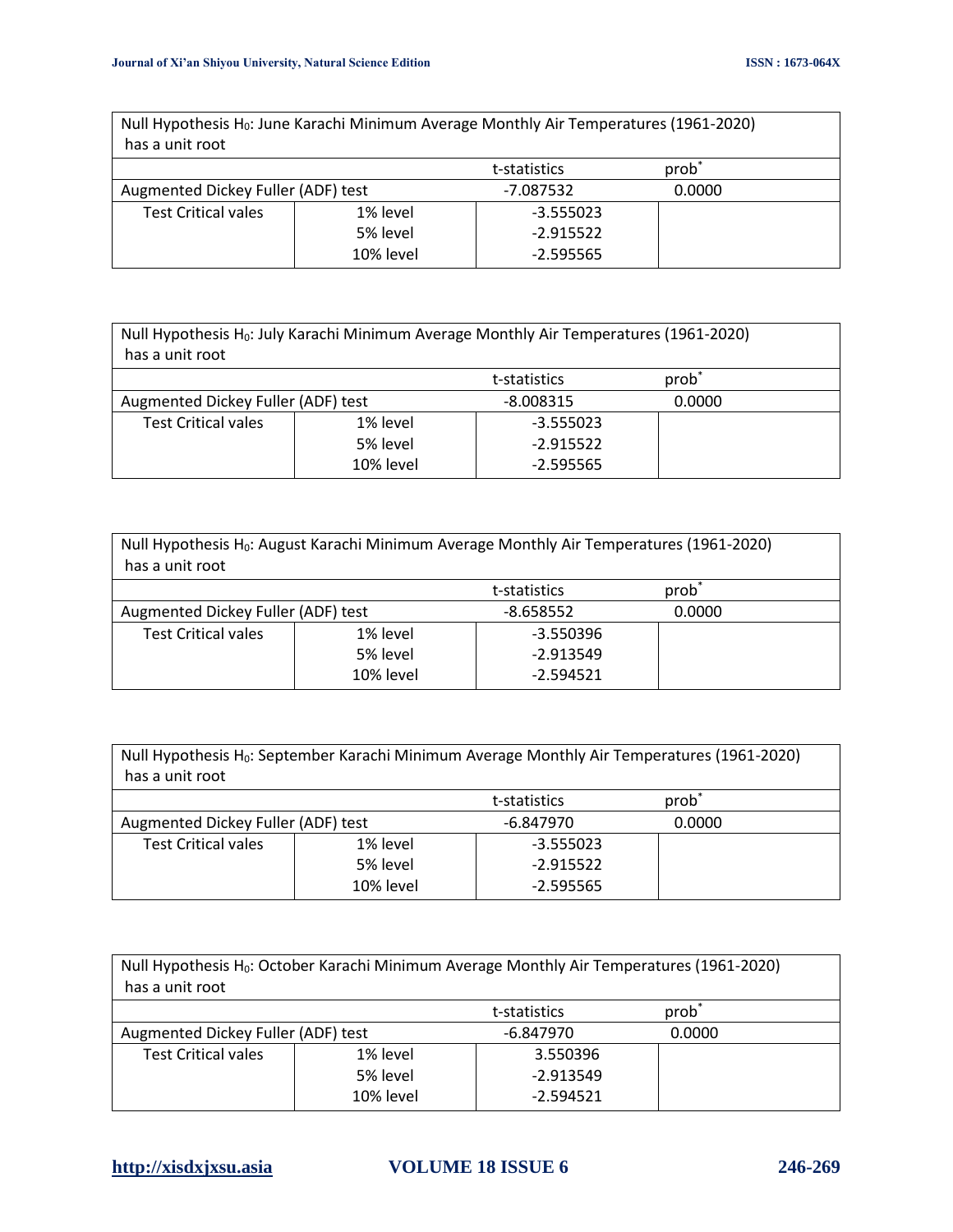| Null Hypothesis H <sub>0</sub> : November Karachi Minimum Average Monthly Air Temperatures (1961-2020)<br>has a unit root |           |             |        |  |
|---------------------------------------------------------------------------------------------------------------------------|-----------|-------------|--------|--|
| prob <sup>-</sup><br>t-statistics                                                                                         |           |             |        |  |
| Augmented Dickey Fuller (ADF) test                                                                                        |           | -12.84336   | 0.0000 |  |
| <b>Test Critical vales</b>                                                                                                | 1% level  | $-3.548208$ |        |  |
|                                                                                                                           | 5% level  | $-2.912631$ |        |  |
|                                                                                                                           | 10% level | $-2.594027$ |        |  |

| Null Hypothesis H <sub>0</sub> : December Karachi Minimum Average Monthly Air Temperatures (1961-2020)<br>has a unit root |          |             |        |  |
|---------------------------------------------------------------------------------------------------------------------------|----------|-------------|--------|--|
| prob <sup>*</sup><br>t-statistics                                                                                         |          |             |        |  |
| Augmented Dickey Fuller (ADF) test                                                                                        |          | $-9.623561$ | 0.0001 |  |
| <b>Test Critical vales</b>                                                                                                | 1% level | $-3.550396$ |        |  |
|                                                                                                                           | 5% level | $-2.913549$ |        |  |
| 10% level<br>$-2.594521$                                                                                                  |          |             |        |  |

Table 9: Karachi Minimum Average Monthly Air Temperatures (1961-2020) Augmented Dickey Fuller (ADF) test (stationary).





1(a) January Maximum Temperature (1961-2020)





1(b) February Maximum Temperature (1961-2020)



1(d) April Maximum Temperature (1961-2020)

Figure 1: Karachi Maximum Air Temperature January-April (1961-2020)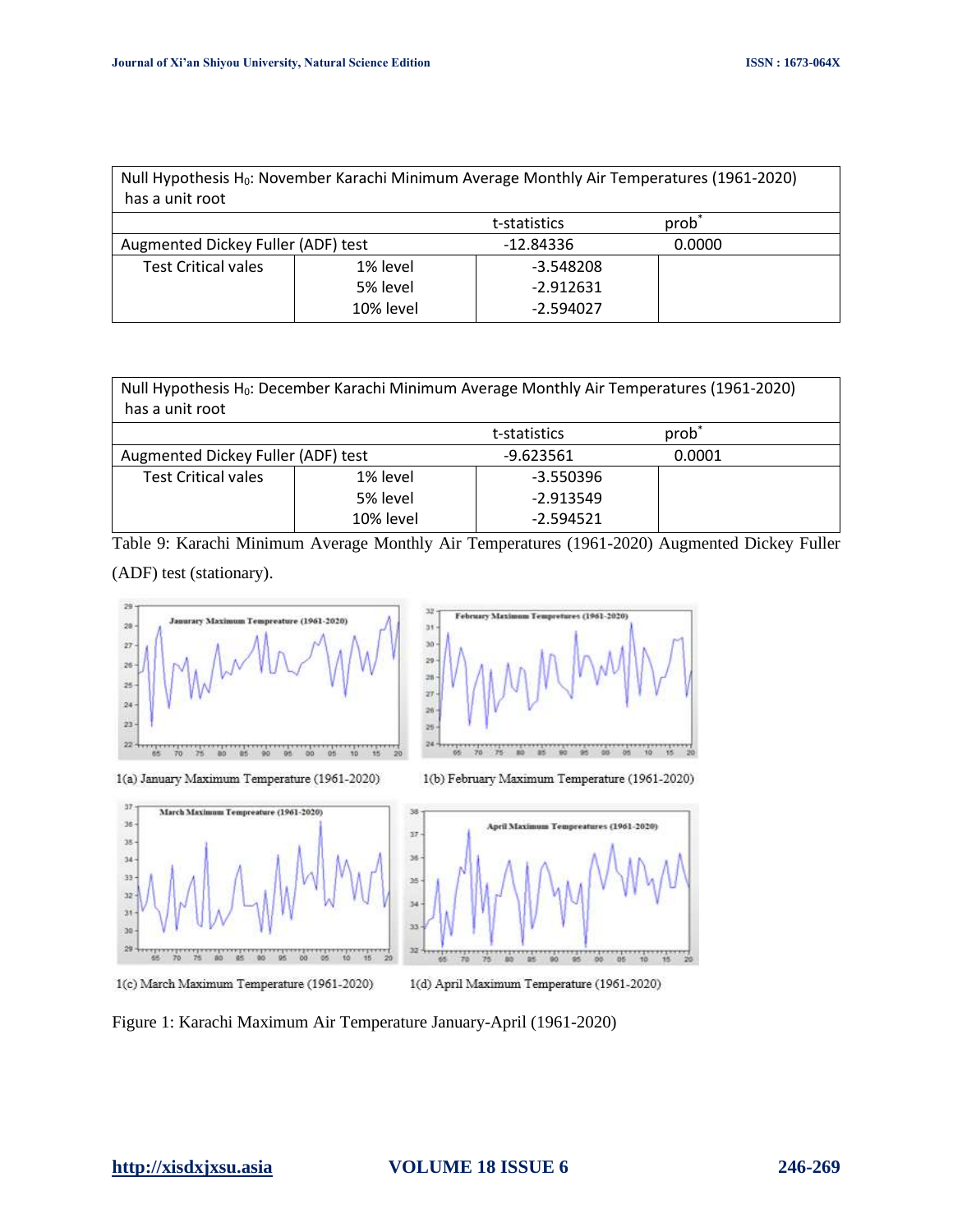

2 (c) July Maximum Temperature (1961-2020)

2 (d) August Maximum Temperature (1961-2020)

Figure 2: Karachi Maximum Air Temperature May-August (1961-2020)



3 (d) December Maximum Temperature (1961-2020)

3 (c) November Maximum Temperature (1961-2020)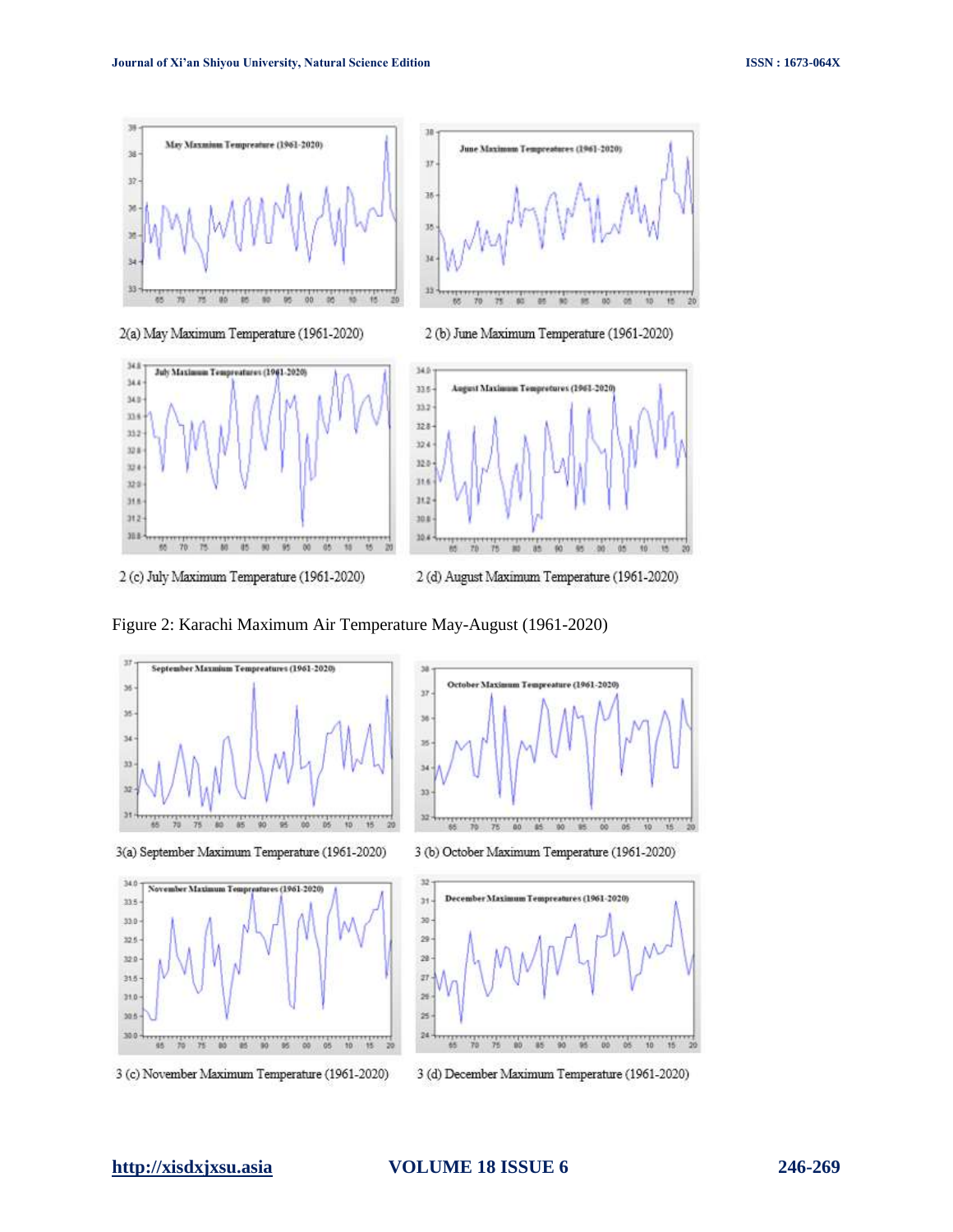

# Figure 3: Karachi Maximum Temperature September-December (1961-2020)

4 (a) January Minimum Temperature (1961-2020) 4(b) February Minimum Temperature (1961-2020)





4(c) March Minimum Temperature (1961-2020) 4(d) April Minimum Temperature (1961-2020)

Figure 4: Karachi Minimum Temperature January-April (1961-2020)

 $300$ 

 $215$ 



5(a) May Minimum Temperature (1961-2020)



5(c) July Minimum Temperature (1961-2020)



June Minimum Tempreatures (1961-2020)

5 (b) June Minimum Temperature (1961-2020)



5 (d) August Minimum Temperature (1961-2020)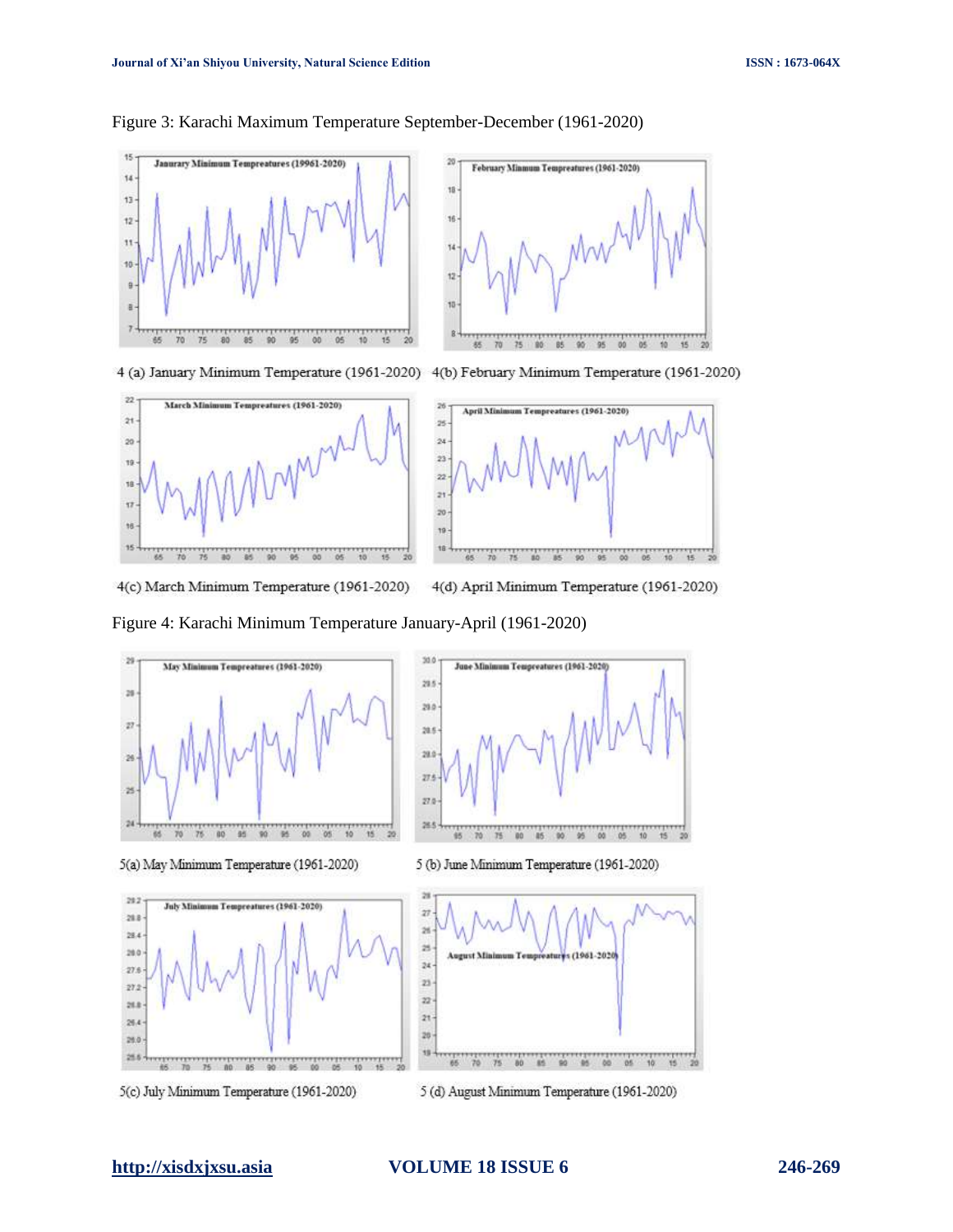

### Figure 5: Karachi Minimum Air Temperature Ma y-August (1961-2020)

Figure 6: Karachi Minimum Air Temperature September-December (1961-2020

# **4. CONCLUSIONS**

Global warming and climate change describe to an increase in average global temperatures. Human activities and Natural events are main contributors to such increases in average global air temperatures. The change in climate is caused by increasing emissions of carbon dioxide from vehicles, factories, and power stations, will not affects only the sea and atmosphere but also will alter the Earth geology. Emissions of carbon dioxide due to our fossil energy usage will change the climate and the air temperature is estimated to increase by 2 to 6o Celsius within year 2100, which is a remarkable increase from our current average air temperature of 1.7o Celsius as predicted.

The novelty of this study is a preliminary experiment on know how to mean monthly Karachi maximum and minimum air temperature behave and climate change. ARMA (p, q) model used to modelling and forecasting the behaviour of Karachi maximum and minimum air temperature. In this regard, the data under consideration is that mean monthly maximum and minimum air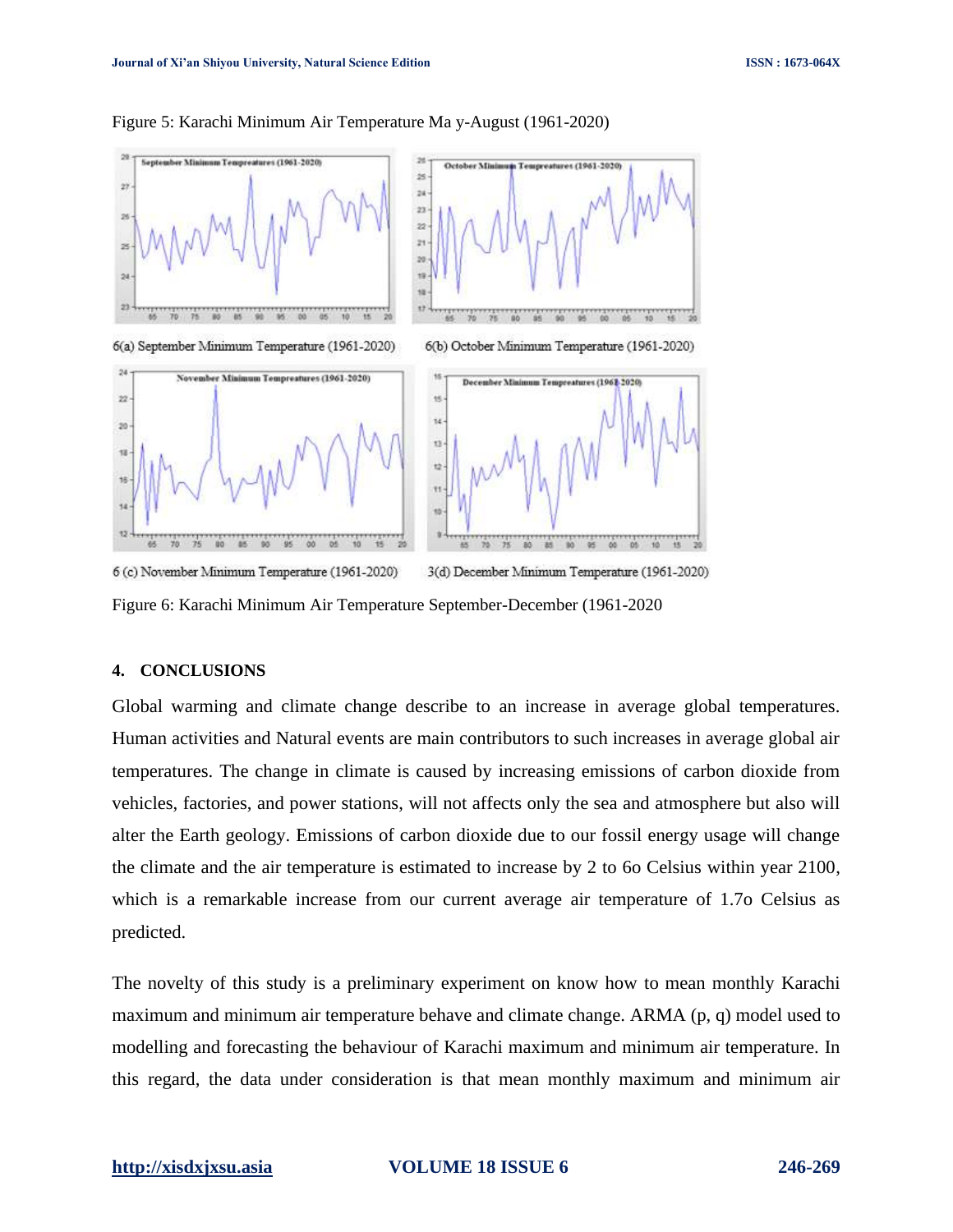temperature of Karachi ranging from 1961 to 2020 (each month wise). Descriptive studies of each month (1961-2020) are described. Finding the most appropriate models is depending on the least value of Akaike information criterion (AIC), Bayesian Schwarz information criterion (SIC) and Hannan Quinn information criterion (HIC). Durbin-Watson Test also apply for knowing most appropriate model. Root mean square error (RMSE), Mean Absolute Error (MAE), Mean Absolute Percentage Error (MAPE) and Theil's U-Statistics are used to calculate the forecast accuracy of the best-fitted model of Karachi mean monthly maximum and minimum air temperature. Minimum air temperature, most of months follows the most appropriate model is ARMA (1, 1) and some months shows the best adequate model is ARMA (2, 2) process apart from January has the best fitted model is ARMA (3, 3), April shows the most fitted model is ARMA (2, 3) and October follows the most appropriate model is ARMA (9, 6). Although, in the maximum air temperature shows most of the months follows the most appropriate model is ARMA (3, 3) remaining months express the different ARMA (p, q) process is best. MAPE values is less as compared to other forecast evaluations like RMSE and MAE. Theil's U-Statistics also demonstrate for the maximum and minimum air temperature of each month. The Theil's U-Statistics values of each months lies approaches to zero shows that the air temperature is strongly correlated to previous one. With rising in the Earth's global mean air temperature i.e., global warming, the various effects on climate change pose risks that rises. It is also found that during Pandemic despite transportation and construction activities were discontinued the temperature difference was not affected much however air quality was improved. The unit root test is used for non-stationarity data.  $H_0$  is rejected when p-value is less than 5% or the critical value of absolute value of Augmented Dickey Fuller (ADF) test is greater than at 1% and 5% significance level. This study analysed that mean monthly maximum and minimum Karachi air temperature are stationary.

# **Acknowledgments:**

The authors are thankful to the Pakistan Meteorological Department to provide the data of maximum and minimum temperature of Karachi.

The datasets generated during the current study are not publicly available due to Pakistan meteorological department sells the said data but are available from the corresponding author on reasonable request.

# **REFERENCES**

- [1] Sagheb A, Vafaeihosseini E, and P Ramancharla (2011) The Role of Building Construction Materials on Global Warming. Lessons for Architects.
- [2] Dawn News (2020) Rising temperatures continue to cause heatwaves. UN Newspaper -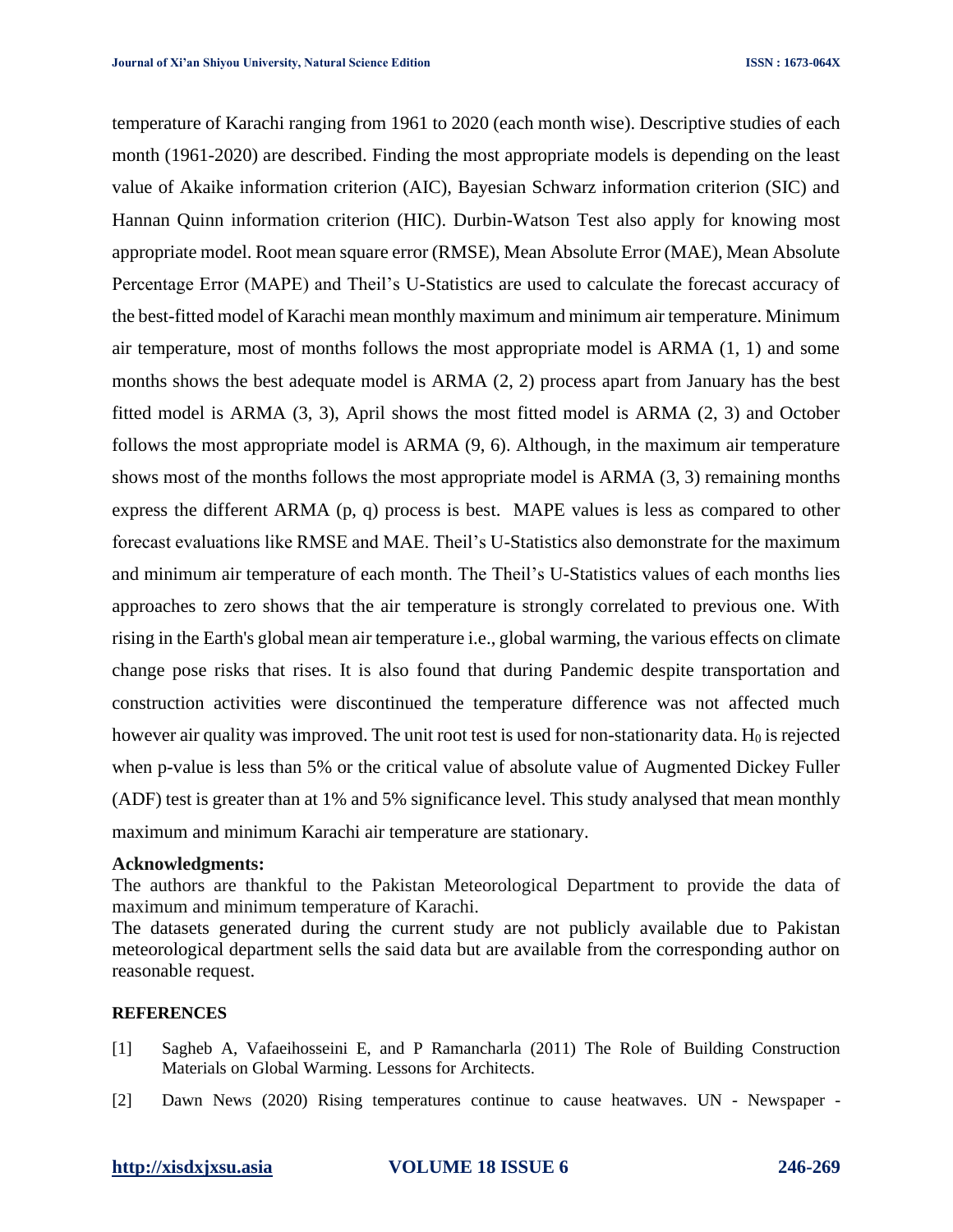DAWN.COM Karachi,.

- [3] News report (2021) Impact of Climate Change on Karachi May be One of Pakistan's Biggest Threats - Pakistan | ReliefWeb *OCHA* https://reliefweb.int/report/pakistan/impact-climate-change-karachimay-be-one-pakistan-s-biggest-threats (2021).
- [4] New report (2021) the building and construction sector can reach net zero carbon emissions by 2050 | World Green Building Council https://www.worldgbc.org/news-media/WorldGBC-embodiedcarbon-report-published.
- [5] New report (2021) Hottest day in history Karachi breaks 74-yr old record with 44 degree temps Pakistan - Dunya News https://dunyanews.tv/en/Pakistan/595585-Hottest-day-history-Karachibreaks-74-yr-old-record-44-degree.
- [6] Arsalan S (2020) International Journal of Human Capital in Urban Management Greenhouse gasses emission in the highly urbanized city using GIS-based analysis Int. J. Hum. Cap. Urban Manag*.*, 5(4): 353–360, doi: 10.22034/IJHCUM.2020.04.07.
- [7] Forster PM (2020) Current and future global climate impacts resulting from COVID-19 Nat. Clim. Chang 10(10): 913–919, doi: 10.1038/s41558-020-0883-0.
- [8] Bauwens M (2020) Impact of Coronavirus Outbreak on NO2 Pollution Assessed Using TROPOMI and OMI Observations Geophys. Res. Lett., 47(11): e2020GL087978, doi: 10.1029/2020GL087978.
- [9] Zhang R, Zhang Y, Lin H, Feng X, Fu TM, Wang Y (2020) NOx emission reduction and recovery during COVID-19 in East China Atmosphere (Basel) 11(4): 433-440 doi: 10.3390/ATMOS11040433.
- [10] Quéré CL (2020) Temporary reduction in daily global CO2 emissions during the COVID-19 forced confinement Nat. Clim. Chang., 10(7): 647–653, doi: 10.1038/s41558-020-0797-x.
- [11] Hassan SA, Nosheen M (2001) The Impact of Air Transportation on Carbon Dioxide, Methane, and Nitrous Oxide Emissions in Pakistan: Evidence from ARDL Modelling Approach Int. J. Innov. Econ. Dev. 3(6): 7–32, Feb. 2018, doi: 10.18775/ijied.1849-7551-7020.2015.36.
- [12] Akaike H (1987) Factor Analysis and AIC Springer, New York, NY, 371–386.
- [13] Time Series Modelling of Water Resources and Environmental Systems, 45 1st Edition 2013.https://www.elsevier.com/books/time-series-modelling-of-water-resources-andenvironmental-systems/hipel/978-0-444-89270-6 (2021).
- [14] Adhikari R , Agrawal RK (2013) An Introductory Study on Time Series Modeling and Forecasting Feb., Accessed: [Online]. Available: http://arxiv.org/abs/1302.6613 Apr. 07, (2021).
- [15] Jenkins JM, Milholland RD, Lilly JP, Beute MK (1970) Commercial gladiolus production in North Carolina NC Univ Ext Circ, Accessed: Apr. 07, 2021. [Online]. Available: https://agris.fao.org/agris-search/search.do?recordID=US201301137874.
- [16] Schwabe SH (1843) Die Sonne Astron. Nachrichten,20 17: 283–286, doi: 10.1002/asna.18430201706.
- [17] Hipal KW, Mcleod AI (1994) Time Series Modeling of Water Resources and Environmental System. Amsterdam Elsevier p 1013.